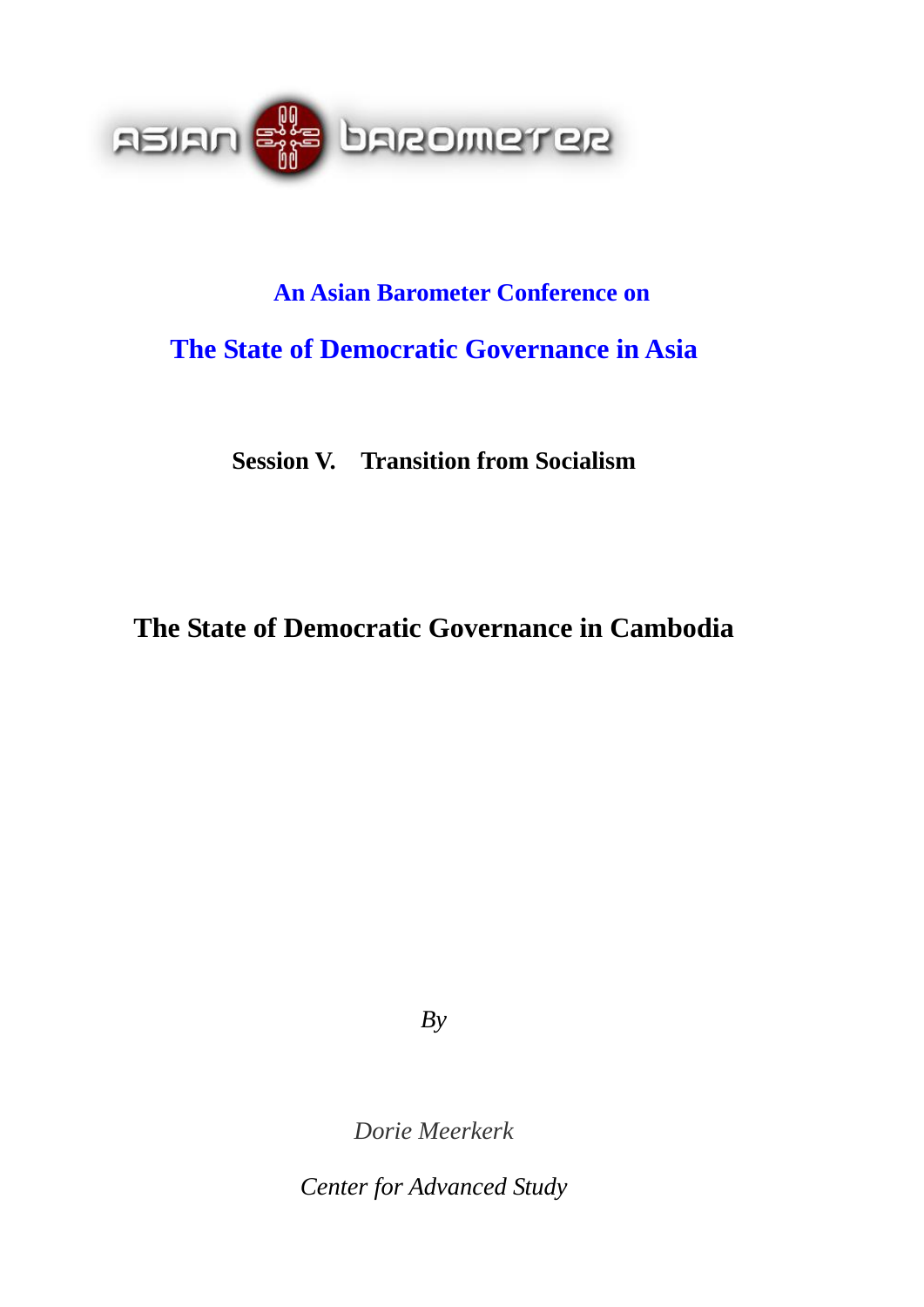## **Political evolution Cambodia**

Cambodia undergoes a transition from a hierarchical political system that prioritizes stability and control to a more liberal democratic society. Some 80 percent of the population are engaged in the subsistence rural economy, and to a large extent Cambodian social and political structures remain driven by traditional hierarchical patron-client relationships. Such ties rely on inequalities of wealth, status, and power and personalized interactions between the powerful and weak, in contrast to the impersonal guarantees of physical and economic security, such as the rule of law, that underpin liberal democracies. This lends itself to authoritarian forms of power politics antithetical to the principles of deliberative democratic interaction (1).

Besides the strong presence of patronage, Cambodian society is characterized by a very low level of trust among citizens. As results of this survey showed, 92% of the respondents agree that 'you must be very careful in dealing with people'. Relatives are most trusted, followed by neighbors and other people. Another issue greatly effecting people's capacity and knowledge are the low levels of education. During the Khmer Rouge high educated people were eliminated and the education system was abolished. Nowadays, society is still struggling to recover from this deprivation.

#### *Historical political situation*

After gaining official Independence from French controlled Indochina in 1954, King Sihanouk abdicated his throne in favor of his father and created the People's Socialist Community Party. His party won every seat of the parliament in the 1955 elections and dominated Cambodian politics for the next 15 years. A small educated minority, divided by pro-Westerners, neutralists and Communist ('Khmer Rouge') are all persecuted. In response, the communists seek refuge in the countryside and started an underground resistance movement (2). In 1970 general Lon Nol and Sihanouk's cousin, anti-Vietnamese and pro-USA, disposed King Sihanouk in a military coup changing the country from a monarchy into a republic. King Sihanouk took residence in Beijng where he set-up a government in-exile nominally head of an united front with his former enemies, the Khmer Rouge. Strengthened by the support of North Vietnamese troops they fought against the regime of Lon Nol and large parts of the country fell to the rebels. Due to the Vietnam war occurring at the same time, the US and South Vietnamese forces invaded Cambodia in an effort to flush out the Viet Cong and North Vietnamese troops. So besides a civil war, Cambodia also became involved in the Vietnam war. Bombings by the USA of suspected communist base

1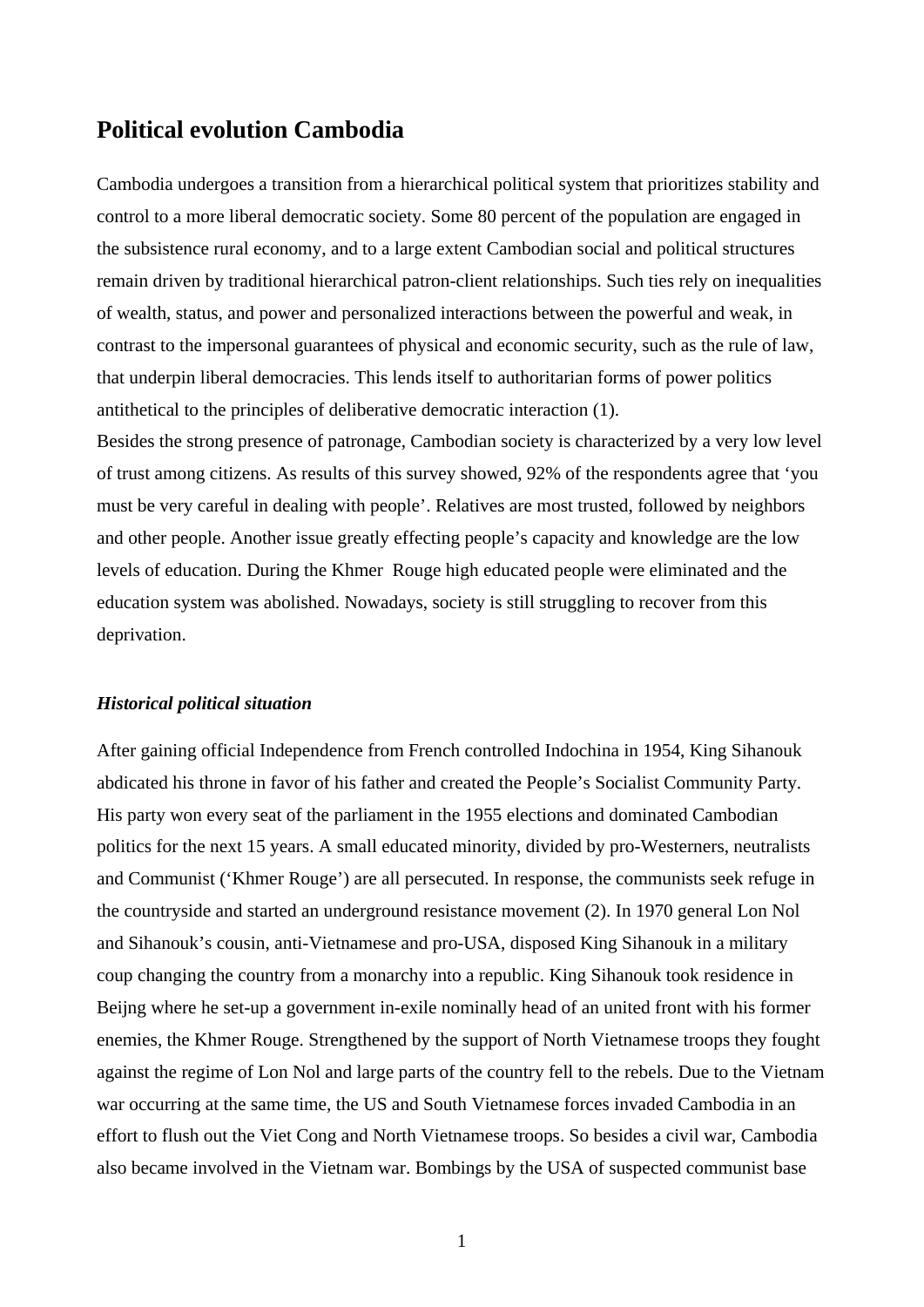camps and the fights resulted in the death of several hundred thousand people between 1970-1975. In 1975 the Khmer Rouge defeated Lon Nol, who fled the country.

Immediately after its victory, the Khmer Rouge  $(CPK<sup>1</sup>)$  $(CPK<sup>1</sup>)$  $(CPK<sup>1</sup>)$  ordered the evacuation of all cities, sending the entire urban population into the countryside to work as farmers, as the CPK was trying to reshape society into an autarchy model that Pol Pot had conceived. Remnants of the old society were abolished and religion, particularly [Buddhism](http://en.wikipedia.org/wiki/Buddhism) and [Catholicism](http://en.wikipedia.org/wiki/Roman_Catholic_Church), was suppressed. Agriculture was collectivized, and the surviving part of the industrial base was abandoned or placed under state control. Cambodia had neither a currency nor a banking system. A new constitution in 1976 declared Democratic Kampuchea as a Communist People's Republic (3). King Sihanouk was imprisoned in the Royal Palace in Phnom Penh, since he was no longer needed to boost the image of the Khmer Rouge.

During the cruel Pol Pot regime, border classes with Vietnam increased, resulting in an invasion by Vietnamese troops, who defeated Pol Pot in 1979. His regime was responsible for an estimated death of 1-3 million people out of a population estimated at 7.3 million. Most people were executed or died of starvation and disease.

The Khmer Rouge fled toward the Thai border and toke refuge in the jungles and mountains, still persuaded by the Vietnamese army. The Vietnamese installed a new government, ruled by the later called Cambodian's People Party (CPP), let by King Sihanouk and several former Khmer Rouge Officers, including Hun Sen. Vietnam's occupation army controlled the major population centers and most of the countryside until 1989. During this time Cambodia went through a major political turmoil with numerous political parties, government coalitions and foreign powers struggling (China, USA, etc) for dominance. Resistance against the Vietnamese occupation continued just as the fights with the Khmer Rouge. Within this period two other political parties appeared, the Khmer People's National Liberation Front, leading the political struggle for Cambodia's independence and Funcinpec formed by Prince Norodom Ranariddh, King Sihanouk's son, in 1981. These two parties provided a political alternative for the Vietnamese supported CPP and the murderous Khmer Rouge.

In 1989 all Vietnamese troops withdraw from Cambodia leaving a power vacuum. Diplomatic efforts to end the civil war resulted in signing of the Paris Peace accords in 1991, whereby all parties agreed to participate in free and fair elections. Following the signing of the Paris Peace Accords in 1991 a constitutional monarchy was adopted (4).

 $\overline{a}$ 

<span id="page-2-0"></span><sup>1</sup> Communist Party of Kampuchea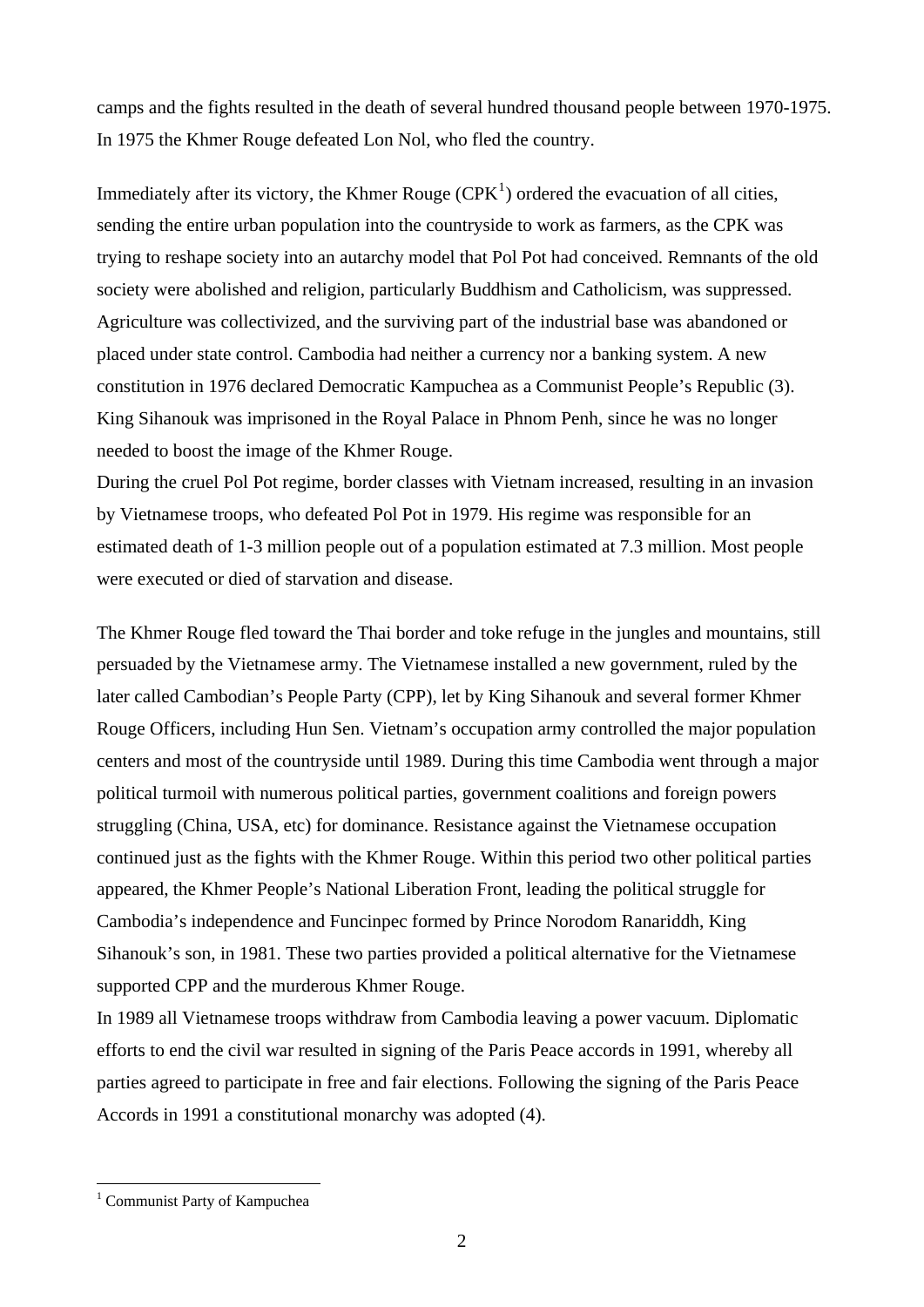In 1993, King Sihanouk signed a new constitution changing Cambodia into a multiparty liberal democracy in the framework of a constitutional monarchy, limiting his own powers to mainly ceremonial tasks. From this moment onwards, democratic structures were in place. Head of the government and of a multi-party system would be the prime minister. Executive power could be exercised through the government made up by a Council of Ministers appointed by the Prime Minister. Legislative power was vested in both the government and the two chambers of parliament, the National Assembly and the Senate, composed of respectively 123 representatives and 61 members. The judicial branch was set up as to be independent of the government, but in reality turned out to be highly corrupt and serving as a tool of the executive branch (5). National elections gave citizens the possibility to choose party linked representatives for the National Assembly, serving 5 year terms.

The first national elections took part in May 1993, supervised by the UN. About 90% of eligible voters (4.7 million) participated, despite intimidation of Khmer Rouge forces and campaigns of confiscation, arson, bombing and murder committed by supporters of the CPP. Funcinpec won 45.5% of the votes, followed by 38% for the CPP and 10% for the Buddhist Liberal Democratic Party. A coalition was formed of these three parties. However, under threats of senior leaders to separate the eastern provinces of the country, two prime ministers were installed: Norodom Ranariddh (Funcinpec) as first prime minister and Hun Sen (CPP) as second prime minister. In mid-1994, Sam Rainsy lost his position as finance minister for Funcinpec and formed the now called Sam Rainsy Party. A lengthy courting period in which both Funcinpec and CPP attempted to win the trust of the remaining Khmer Rouge followed until 1997 when Hun Sen overthrew Norodom Ranariddh in a military coup. Many of Hun Sen's opponents were murdered. Hun Sen maintained his control over the countryside and administration that was conferred on him under the Vietnamese occupation. Civil war officially ended a year afterwards, with the death of Pol Pot in 1998.

For upcoming second national elections in 1998 an alliance was formed between the opposition parties SRP and a tattered Funcinpec. This prevented the outcome of a two-third majority for  $\text{CPP}^2$  $\text{CPP}^2$ , which was required to govern alone. Campaigns of the opposition for democracy escalated and caused mass demonstrations leading to riots, fights and repression. King Sihanouk eventually negotiated a settlement in which a weak Funcinpec agreed to govern with the dominant CPP. Hun Sen became Prime Minister.

 $\overline{a}$ 

<span id="page-3-0"></span><sup>&</sup>lt;sup>2</sup> Results National Elections 1998; CPP 64 of 122 seats (52%), Funcinpec 43 seats (35%) and SRP 15 seats (13%).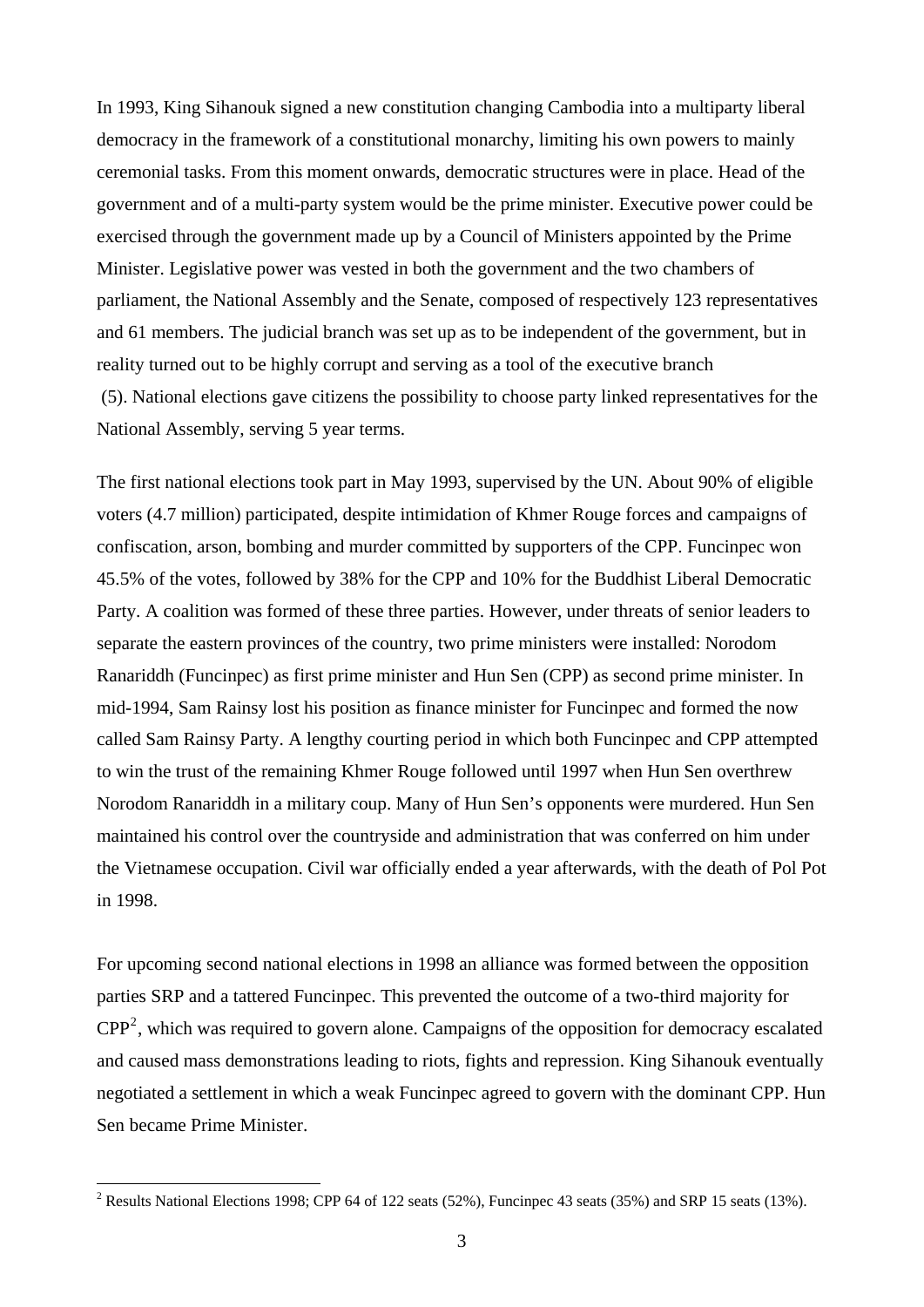The National Election Committee was established to oversee the elections, having full authority and responsibility in planning, organizing and managing elections nation wide. COMFREL and COFFEL, both well-respected electoral monitoring NGOs, provided additional observation and are still active in lobbying for free and fair elections through advocacy, monitoring, media access and voter education. All three institutions continued their roles during future elections.

In 2001, Cambodia's Decentralization and De-concentration reform process commenced in partnership with both the donor community and civil society. Laws relating to local governance, commune administration, management, and elections were enacted, to integrate management at provincial/municipal and district levels and consolidate and deepening decentralization at the commune level. At stake was political control over the rural areas.

In February 2002, the first commune council elections were held in which 1,621 councils were elected, taking responsibilities for local governance and local development. This represented a significant step towards establishing democracy in Cambodia by providing Cambodians greater opportunities to influence decisions that affect their lives. The councils started to develop capacity in managing administrative tasks, planning and implementing development projects, and establishing local commune regulations.

National elections in 2003, though still far from perfect, were less violent than earlier polls [\(4](http://www.mekong.net/cambodia/facts.htm)). 23 parties were registered on the voting list, but the real competition was taking place between CPP, Funcinpec and  $SRP<sup>3</sup>$  $SRP<sup>3</sup>$  $SRP<sup>3</sup>$ . Other parties hardly managed to get more than one percent of the total votes.

Unequal distribution of information was alleged by opposition parties to have benefited CPP supporters at registration and polling, contributing to conflict between parties (6). Hun Sen once again emerged victorious. The balance of power shifted, as the CPP consolidated their grip on power (47.3%) and SRP (21.9%) overhauled Funcinpec (20.8%) as the second party. However, one-year during negotiations for a tri-party coalition resulted in a government made up by CPP and Funcinpec.

An opinion poll carried out just before the elections showed that almost half of the Cambodian electorate thought that the upcoming 2003 elections would not be free and fair, although they did expect less election problems compared to 1998, which was confirmed after the elections. Voter coercion was still present and vote buying widespread. Voters viewed their vote primarily as

 $\overline{a}$ 

<span id="page-4-0"></span><sup>&</sup>lt;sup>3</sup> Number of effective parties was 3.1 (L-T measure).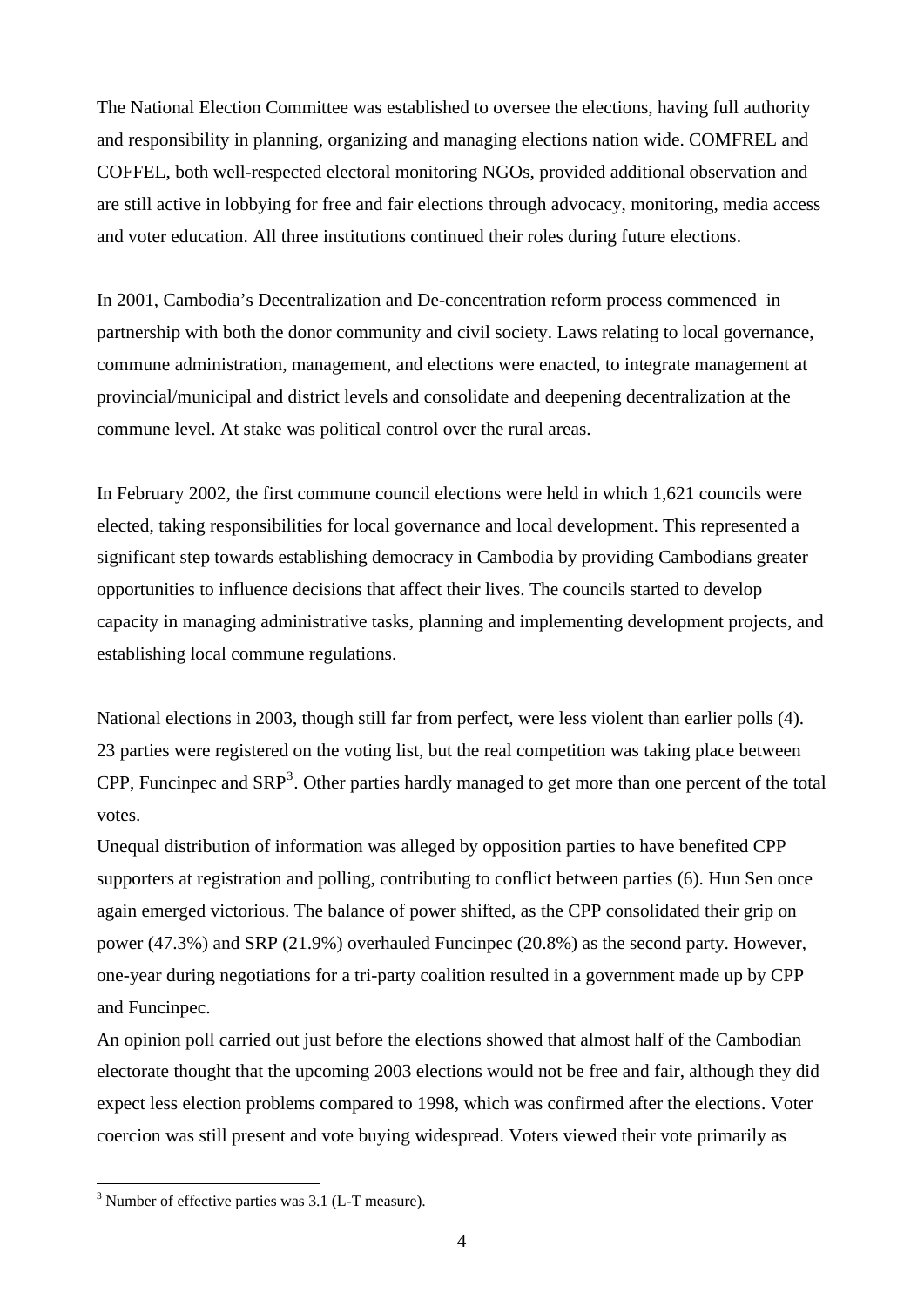currency for political patronage. Major reason to vote for a party was patronage oriented (material resources provided) or pressure of leaders to keep peace and support the chief (7).

Commune elections held in 2007 went relatively smoothly. Results of an opinion poll in 2007 showed that Cambodians have slightly more confidence in the national government (82%) compared to local government (73%). Main reason to favor a party during commune elections were promises to build infrastructure and improve living conditions of the village (8). Decentralization has enabled the establishment of local democratic institutions, but democratic politics are yet to develop locally. Individuals are still unable to speak their minds freely, and political discussions rarely occur openly. Although this is due more to prevailing social norms than to open political suppression, it hampers the development of a vibrant political democracy at the local level. (9).

#### *Current political situation*

Several recent developments and malpractices, all favorable for the CPP, are increasing the chance for them to win the 2008 elections as well as gaining majority in the government, thus enabling to rule the country without the necessity to form a coalition.

In early 2006, the CPP further consolidated its hold on power by successfully passing through parliament an amendment to the constitution that will allow for a 50% plus one majority in the National Assembly to form a government (instead of the two-thirds majority), thereby reducing its future reliance on Funcinpec or another coalition partner (ref ???).

In addition, the power of Funcinpec deteriorated the last few years due to internal changes. President of the party, Prince Norodom Ranariddh was ousted by some members in 2006 and formed a new political party called the Norodom Ranariddh Party (NRP). Splitting up of Funcinpec resulted in a huge loss of popularity reflected in the commune council elections. While Funcinpec won 22% of the votes in the 2002 elections, the two fractions received only 13.4% of the votes in the 2007 commune elections, with 5.3% for Funcinpec and 8.1% for NRP (10). Besides the CPP, probably at least 3 or 4 other parties will compete for the seats in the 2008 elections, thereby reducing the change of one party obtaining enough seats to create a serious treat for the ruling party.

Another development seen in the past few months is that many party members of SRP and Funcinpec defected to the CPP, after Hun Sen offered them well paid government advisory positions. He also uses political motivated criminal charges against opposition party officials to weaken political rivals.

5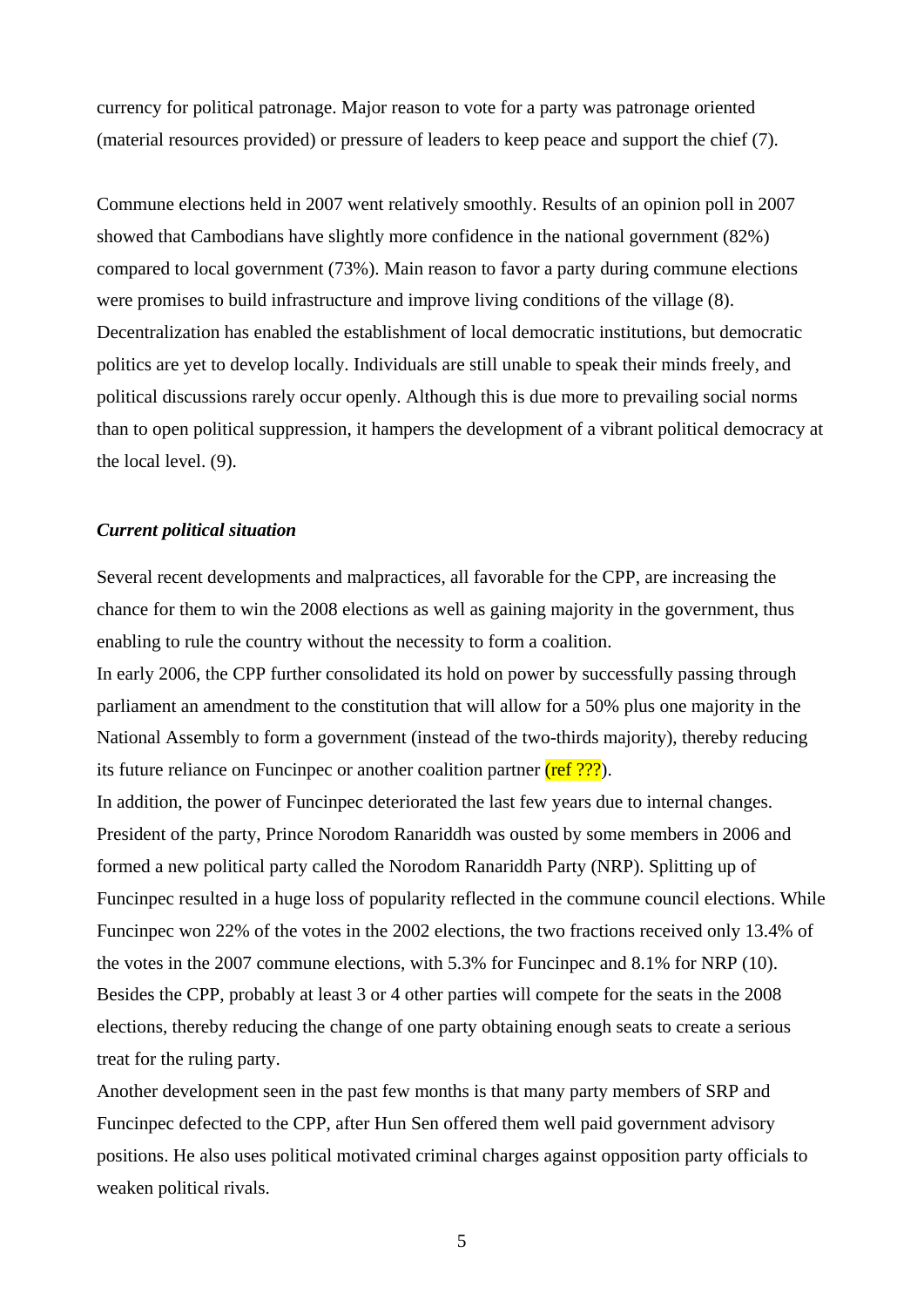The ruling party uses public funds for their campaigns and distribution of gifts to party members, prevent media access of the opposition and access to the countryside for campaigns of the opposition. When the government finances new infrastructure such as roads and schools, it is presented as an effort of the CPP and not of the government, thus promoting their own party and misleading citizens. Since non-ruling parties lack these powers and financial means or refuse to participate in vote buying, they are hindered in equally promotion of their party. Besides the undermining effect for fair elections, it is also a daunting development in view of the concept of democracy for citizens. Instead of voting for ideas, they vote for gifts.

#### *Citizens perceptions of democracy*

Cambodians have little connection to their government and continue to have limited notions about what a democracy offered them and how it should function. In addition people are much more occupied with ensuring basic necessities than government issues. Since there is a general sense of not being able to control or make a difference anyway (7). Hopefully the implementation of commune councils will increase citizens participation and awareness.

Regarding the composition of the government, most people perceive the CPP as being the government and thus the executive branch. Few Cambodians have any understanding of what National Assembly members do beyond delivering resources to their constituents. The roles of making laws, questioning ministers or choosing the Prime Minister are almost unknown. (7). Two third of the Cambodians belief that the judicial system is corrupt (11). Corruption and political influence greatly reduce the judicial independence (10).

Most Cambodians agree that elections are an acceptable way to voice dissent, but the electorate is still relatively ignorant in what elections can do. An opinion poll carried out in 2003 showed that Cambodians knew the parties having representatives in the National Assembly, but were unaware of differences between parties. Only a small minority could name one of more of their Assembly representatives (7. According to a recent opinion poll, 97% of the eligible voters said they were likely or somewhat likely to vote for upcoming national elections in July 2008. A major threat towards free and fair elections are vote buying and coercion, which is widely excepted and considered normal, influencing the perceptions of Cambodians toward the concept and meaning of democracy (12). Due to this enduring practice many rural people are reluctant to vote for a party which is not offering them something in return.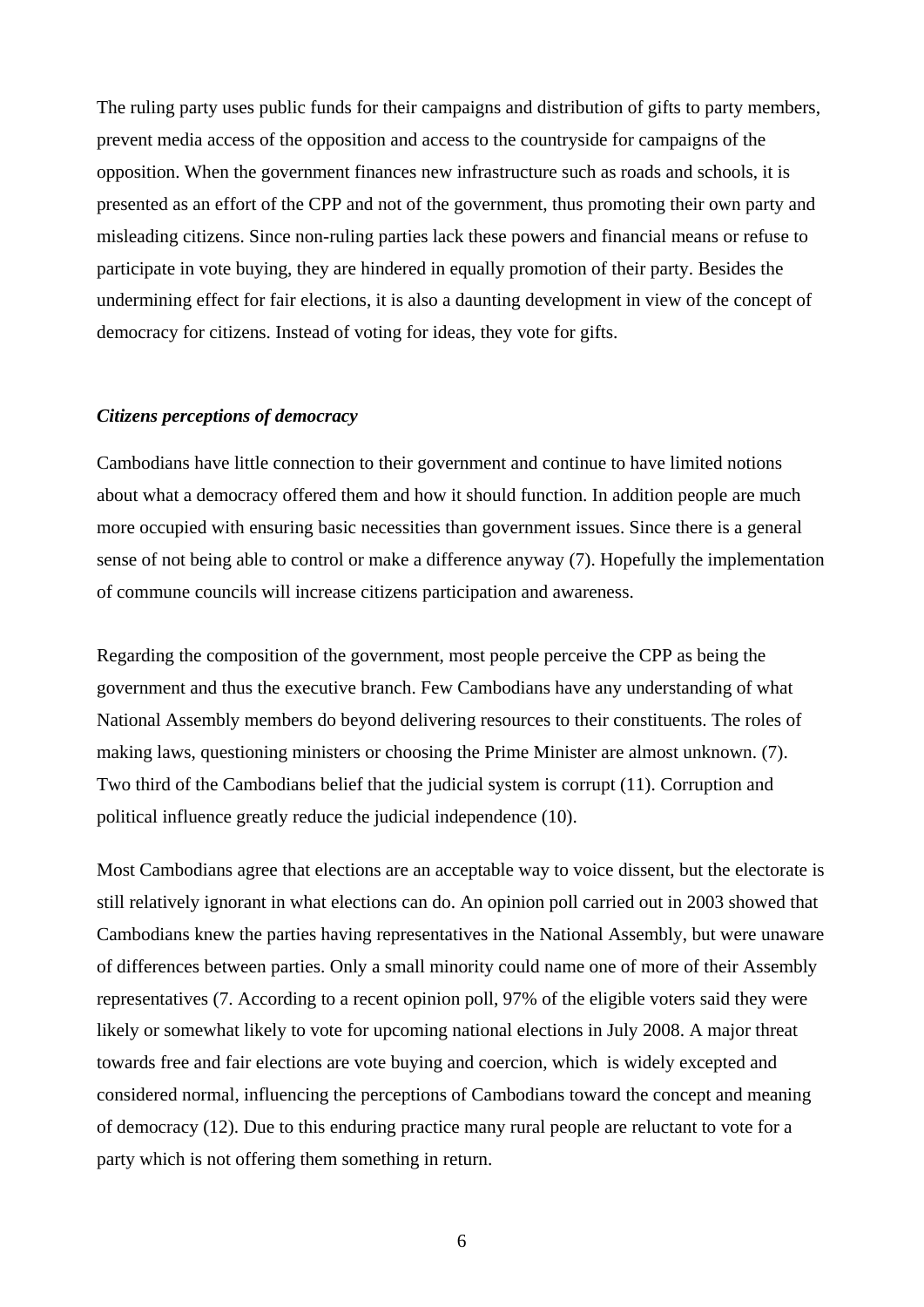Satisfaction with the government and National Assembly appears to be largely the general rising tide of economic and infrastructure development. People who have some understanding of democracy are most likely to equate it with political freedom, economic benefits and peace/stability (7). However, it is shocking that results of this survey showed that 45.3% of the respondents was unable to give any meaning of democracy. People tended to associate democracy with freedom, power belong to the people and economic and social rights. Democracy is also not seen as capable to reduce poverty (12).

#### *Conclusion:*

- current system far from real democracy, more authoritarian regime; long term leadership Hun Sen, hierarchical, patronage system.
- commune councils bring government and democracy more towards citizens.
- perception people regarding democracy determined by need for economic grow and improvement livelihood. In contrast with other Asian countries, Cambodia seems to be silent as long as people have the impression that the country is doing better than in the past and is heading in the right direction. Fear that unrest may lead to problems for the country, probably prevent people to be actively involved or give their opinions on the way in which the country is ruled.
- Western concept of democracy differs from Cambodian concept.

## **Socio-Political Profile**

#### *Economy*

Public perceptions of economic improvements and development clearly translate into positive impressions of the government's performance (7). In general people feel that Cambodia is heading in the right direction, mainly through improvements in infrastructure. However, due to the latest high inflation rates (18.5%) and global rice crisis, people are afraid that high prices of goods and electricity as well as corruption and poverty will temper future growth of Cambodia  $(12)$ .

The GDP of Cambodia is one of the lowest among Asian countries, although over recent years the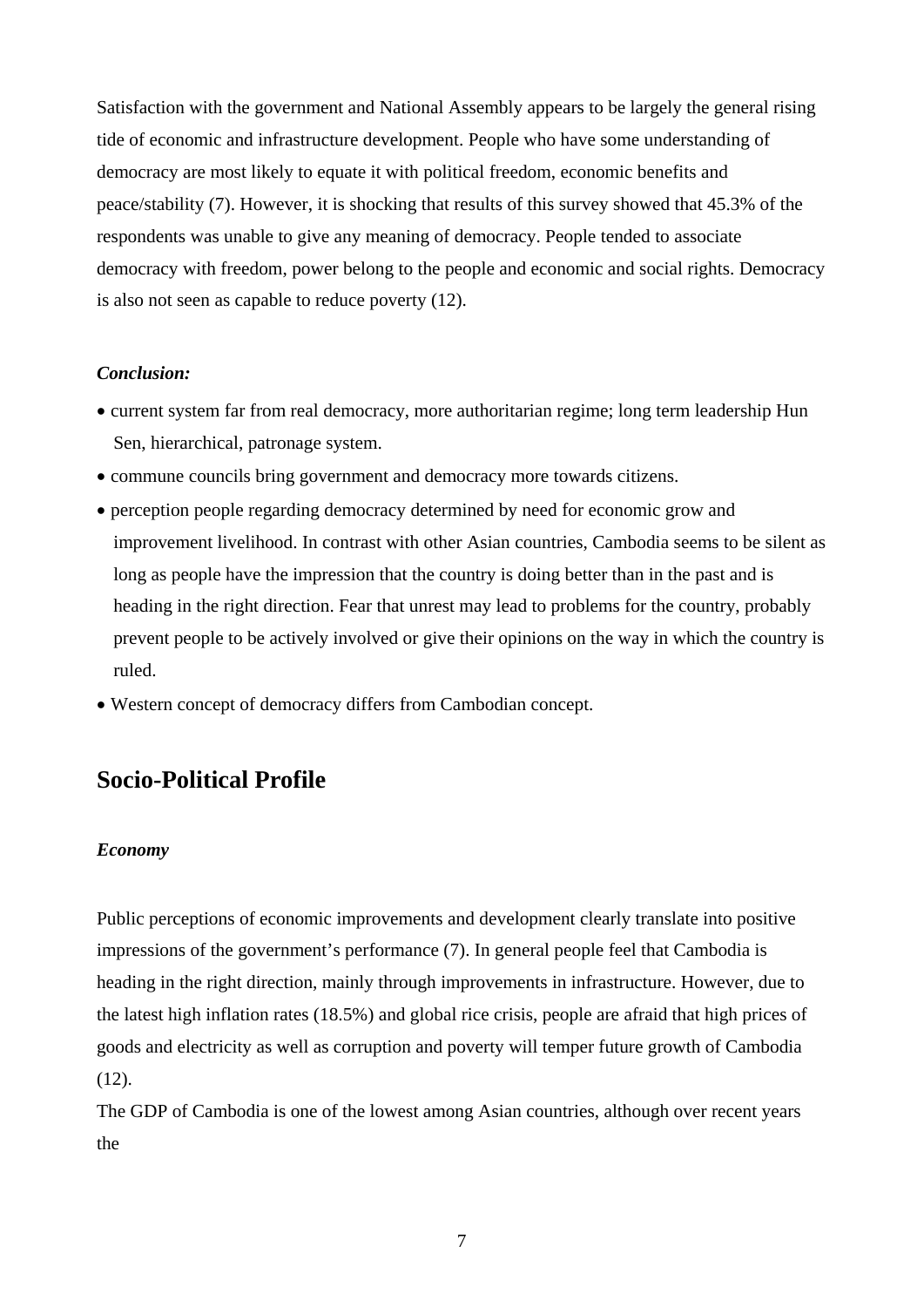GDP has shown continuous growth with real growth rates of 10.0% in 2004, 13.5% in 2005 and 10.0% in 2006. After achieving full peace in 1999, even though the regional and world's economy faced major challenges, coupled with some of the negative consequences of natural disasters in the country, Cambodia's economy gained momentum and dynamism by growing on average 9.4% per annum during 2000-2006. The most distinctive change, found in a comparison between real GDP composition in 1999 and in 2005, is that the share held by agriculture dropped while the industry sector grew, especially garment factoring and construction. The service sector is slowly increasing its share as well, mainly due to the tourist sector (13). The narrow base of growth remains a concern, although Cambodia has made efforts to diversify its economy through development of small and medium enterprises. Despite economic growth reducing poverty by 10%-15% (14), the income gap is widening as reflected in a Gini coefficient of 42 in 2008.

In the region as a whole only Mongolia has a GDP below that of Cambodia, whilst their income inequality is less. Japan has the lowest income gap and Malaysia the highest. From Cambodia's neighboring countries Vietnam is scoring better on GDP and has a more equal income distribution compared to Cambodia. Regarding Thailand it is interesting to see that their GDP is three times as high as Vietnam and leads to higher income inequalities similar to the level in Cambodia.

| GDP per capita (PPP) in 2006                                  | 2533,71 |
|---------------------------------------------------------------|---------|
| Gini Co- Efficient in 2008                                    | 42      |
| Number of effective parties (based on last national election) | 3,10    |
| Freedom House Political Right Score in 2007                   | 6       |
| Freedom House Civil Liberty Score in 2007                     | 5       |
| WBGI* Rule of Law indicator in 2006                           | $-1,11$ |
| WBGI Government Effectiveness indicator in 2006               | $-1,01$ |
| WBGI Voice and accountability Indicator in 2006               | $-0,98$ |
| WBGI Control of corruption Indicator in 2006                  | $-1,19$ |

Table ..:Socio-Political Profile Cambodia.

\* World Bank Governance Indicators

#### *Political profile according to international standards*

The Freedom House clearly shows that Cambodia is not a free country regarding political rights and civil liberty. A score of 7 equals no freedom and a score of 1 equals total freedom  $(???$  See comment D2). Best scores were achieved during the UNTAC period in 1993-1994 (respectively 4 and 5), after which it varied between 7 or 6 for political rights and 6 or 5 for civil rights. Political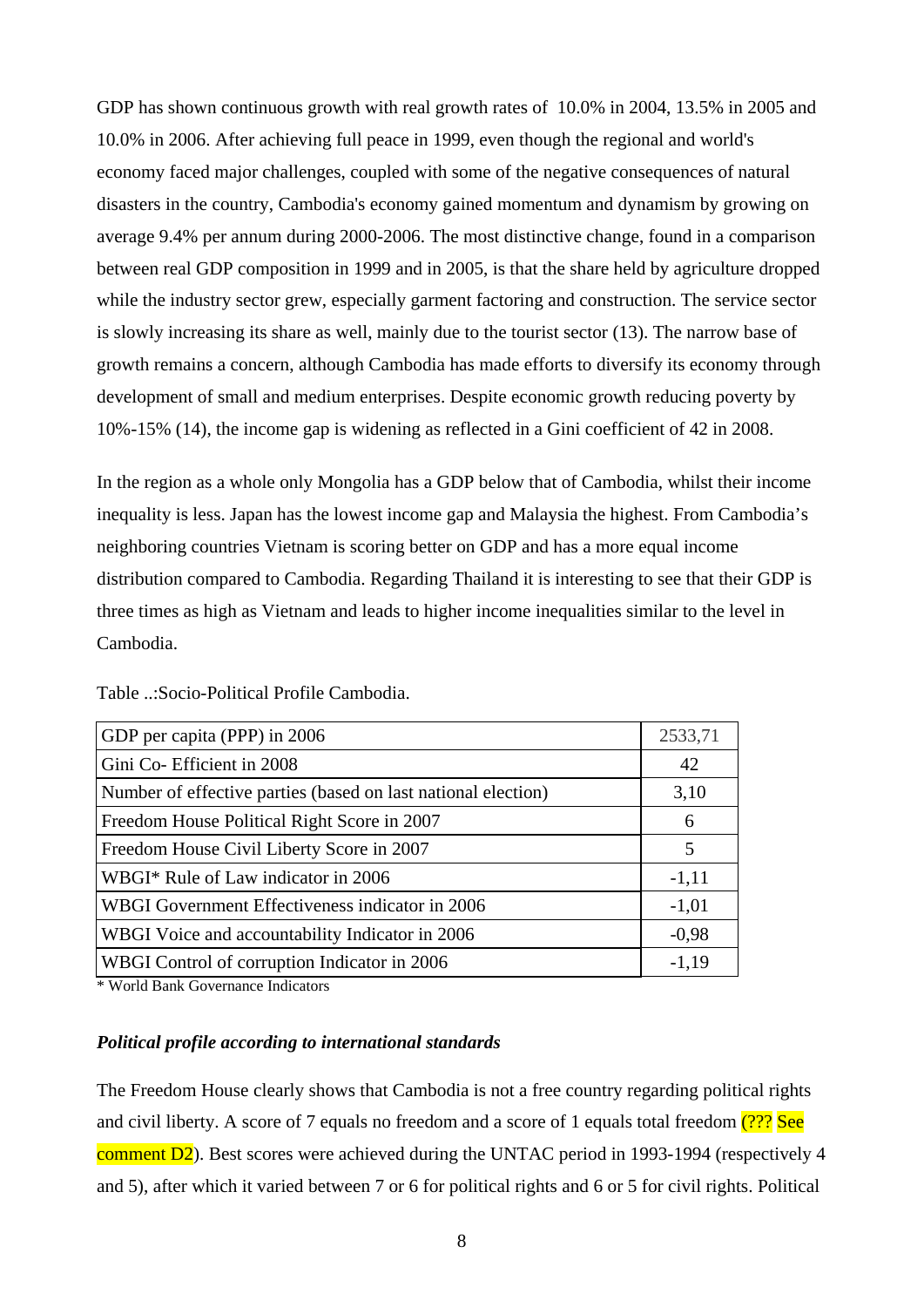rights are almost absent in the electoral process and functioning of the government, whilst the situation for political pluralism and participation is somewhat better. However, the ability of the state to provide non-partisan opportunities for political participation to all voters equally, thus undermining the CPP's organisational advantage, is still lacking (6).

Civil liberty is affected by a low score for the rule of law. Freedom of expression, association and personal rights are allowed to a certain level. The World Bank Governance Indicators (WBGI) confirm the problems of abiding the law in Cambodia and poor civil liberty. In addition the negative score for corruption indicates that public power is used for private gains and that the state is at risk of being captured by elites. Government effectiveness, taking into account quality of public and civil services is low and sensitive for political pressure, just as policy formulation and implementation.

Lack of public services is linked to difficulties in collecting revenues by the government. Main income sources for the government include international aid, business tax, tax on salaries and import duties. International aid even exceeds the government's entire annual tax revenue. Due to corruption up to 75% of business tax is never received by the government. Taxes on salary are paid, but only a minority of Cambodians have a formal job. However, a big change lays ahead in future through a boom in revenues of natural resources. Recently large oil fields in offshore waters of Cambodia have been discovered. Once extracting of oil and gas has begun the government can expect high revenues, which could double the total national budget.

Taiwan and Japan are doing well regarding political rights and civil liberty. Other Asian countries are struggling much more with these issues. Cambodia's scores are amongst the highest and close to those of China and Vietnam. Regarding the rule of law, Cambodia received the lowest score although half the Asian countries have a negative score. The Philippines, Indonesia and Mongolia seem to do well in civil liberty, but they have negative scores on abiding the rule of law, implying that other components of civil liberty are strongly present and compensate for this requirement. Participation in selecting the government, free media and freedom of expression are strongly limited in China, Vietnam and Cambodia. Japan, Korea and Taiwan give more space to freedom of expression and are more accountable. Effectiveness of the Cambodian government is by far the lowest of all Asian countries, just as control of corruption. The situation in Vietnam and especially Thailand is better than in Cambodia.

9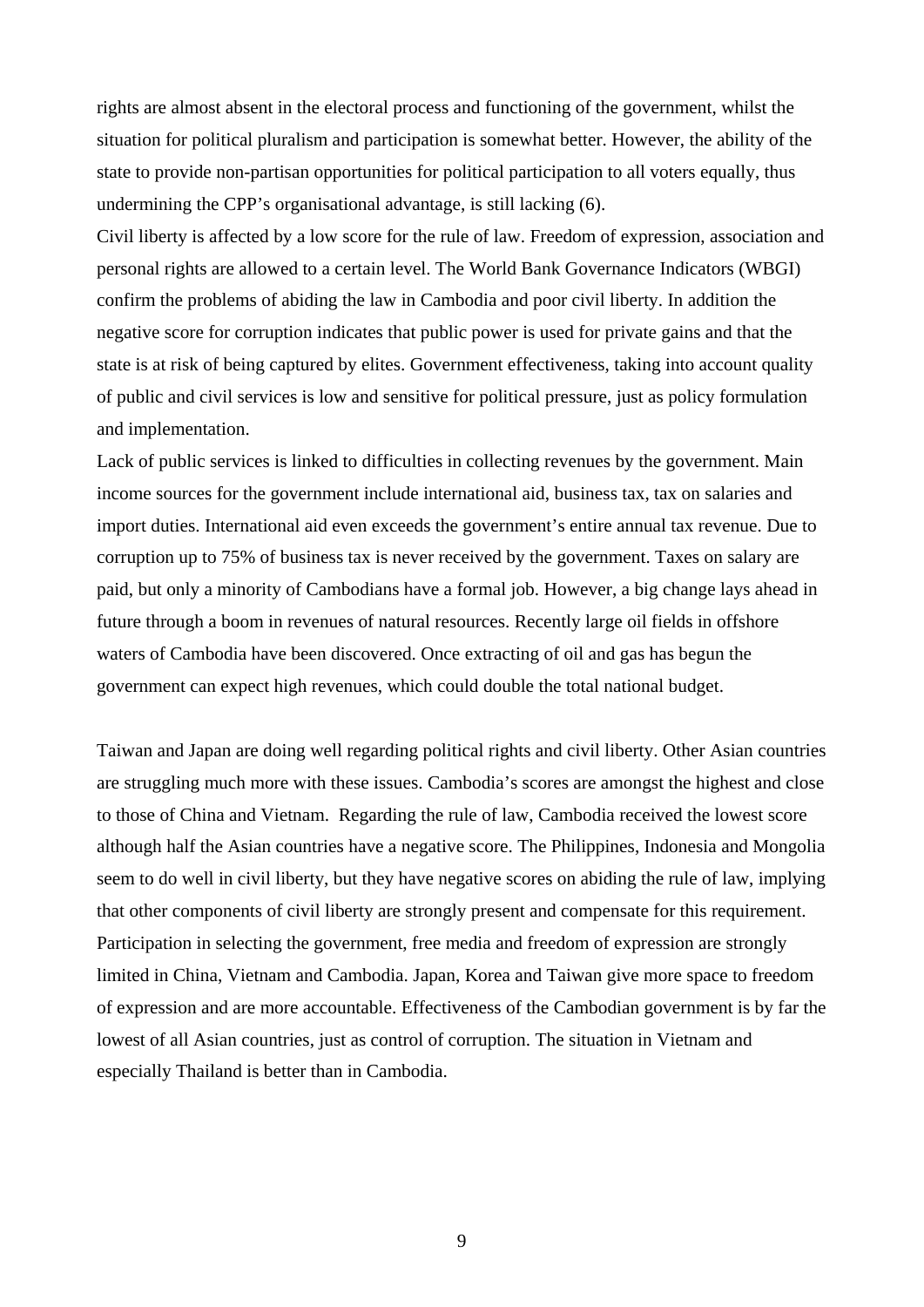## **Methodology**

#### *Survey design*

The study had to be national representative for the Cambodian population in voting age of 18 years and older. Taking data quality into account, a sample size of 1000 respondents was considered sufficient. Assuming a simple random sampling design with a 95% confidence interval, the maximum error margin of the sample is  $\pm$  3.1%. However, somewhat higher error margins might be present, because the sampling design was not simple but multi-stage; the associated design effect is not readily measurable through established statistical software. The New Villages Database 2006-2007 of the National Institute of Statistics was used as sampling frame for the survey.

Cambodia is divided into provinces and municipalities. Each province is divided in districts and each district into communes, which are made up by a number of villages. Municipalities are divided in sections and each section into quarters.

For this study a multi-stage stratified sampling selection was performed. Strata were defined by dividing Cambodia into five geographical zones; Phnom Penh, Plain Region, Tonle Sap Region, Coastal Region and Plateau and Mountain Region. Subsequently the Neyman allocation was used to allocate a sample size to each stratum (see Annex 1).

At first communes were selected using Simple Random Sampling without Replacement. Consequently the same technique was used to select two villages per commune. Within each village 4 households were sampled using Linear Systematic Sampling with Equal Probability. When the enumerators entered a selected village, a map was drawn showing all households of the village. Pulling out one of five bank notes with a last digit between 1 and 5 determined the first household to be visited. The second, third and fourth households were chosen by adding an interval of 10 households for a village with 50 or less households and an interval of 20 households for a village with more than 50 households. All persons in the households of 18 years and above were listed in a Kish Grid. The Kish Grid showed which person had to be interviewed.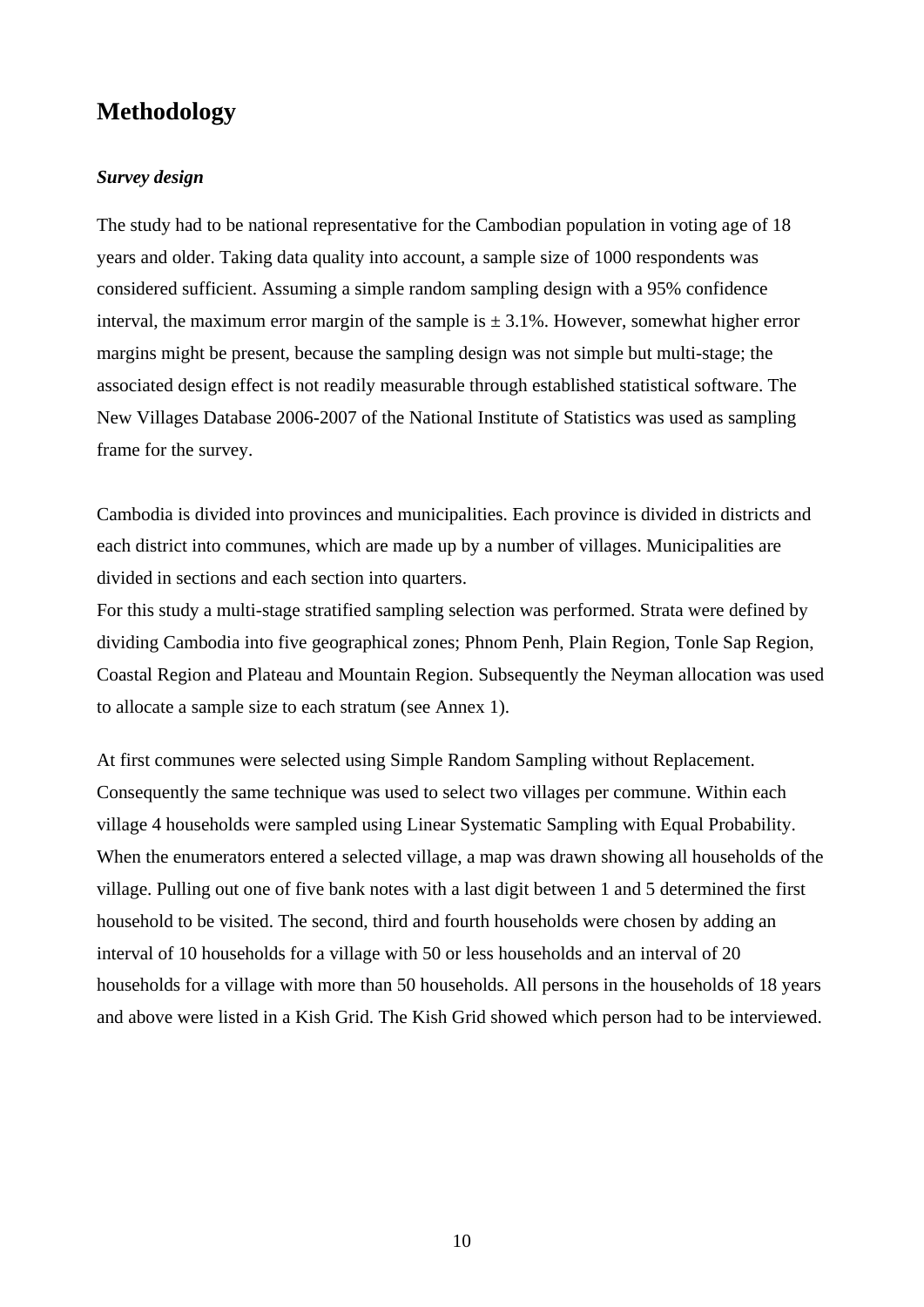#### *Survey implementation*

 $\overline{a}$ 

The questionnaire of the Asian Barometer was used and certain questions were removed<sup>[4](#page-11-0)</sup> due to political sensitivity and length of the interview. The questions were literally translated to Khmer without modifications. It was anticipated that several questions would be too difficult for the respondents to understand. When the respondent did not understand the question, the enumerator could repeat the question two times more.

The survey was carried out by five teams, each team consisting of 4 enumerators and 1 supervisor. During a two day training of enumerators the instrument was finalized. After the two days training, the instrument was piloted with 50 respondents and Khmer wording was adjusted were necessary.

Fieldwork was performed from 19<sup>th</sup> of April 2008 until the  $4<sup>th</sup>$  of May 2008. Length of the questionnaire created some concern during the pilot phase. Initially interviews took over 1.5 hours and even up to two hours, but during the process this was reduced to 1-1.5 hours. Due to political sensitivity and the upcoming national elections in July 2008, the teams sometimes encountered problems in villages to receive permission for the survey. However, the teams always managed to resolve the issues and conduct the interviews.

Overall response rate was 69% and in 33 cases the interview was stopped before the final question was asked. Those respondents were replaced, resulting in 1000 completed interviews. 19% of the respondents sometimes felt impatient during the interview and the enumerators had the impression that one third of the respondents was not willing to cooperate. According to the enumerators, slightly more than half of the respondents were sincere in answering sensitive questions and 88% of the respondents had difficulties in answering to some questions. These last two observations greatly affected the interpretation of the results. As widely known, social desirability plays a major factor during interviews in Cambodia and when combined with sensitive questions, this effect might be even stronger. Additionally, most respondents did not understand all the questions, but were reluctant to admit this to the enumerator, so they gave any answer to satisfy the enumerator. Both factors reduced the reliability of the data. It should also be kept in mind that the short period towards the next elections might induce an even greater bias.

<span id="page-11-0"></span> $4$  Questions missing and relevant for this report, thus preventing certain analyses were q38, q39a, q40, q41, q43, q49 (forgotten in khmer questionnare), q50, q54, q57, q109 (wrong khmer translation).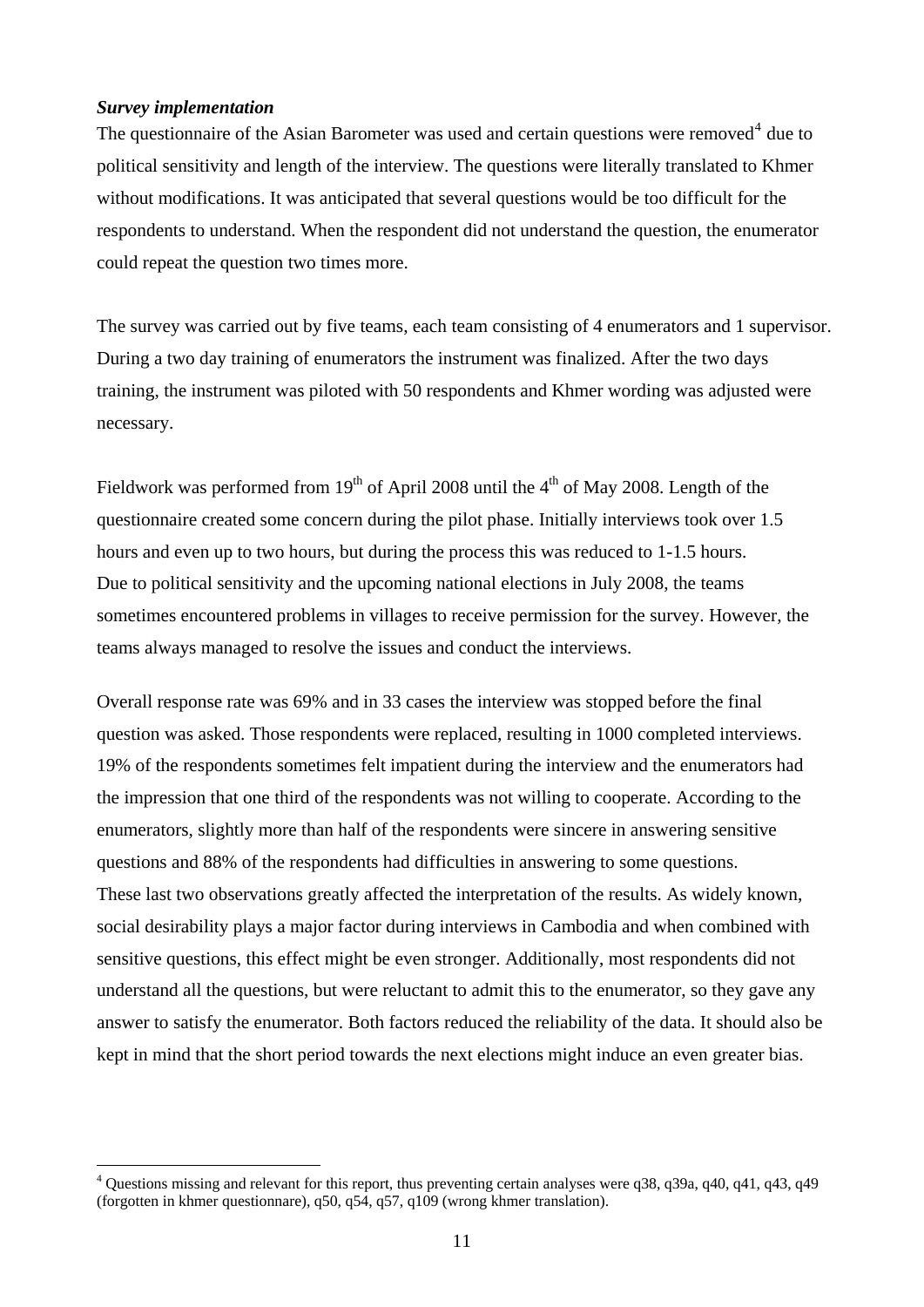## **Results**

#### *Rule of law*

According to table 1 respondents expressed some confidence in the independence of their judicial system, corresponding to other Asian countries. However, the result for Cambodia is questionable, since the courts are controlled by the executive branch of the government and well-known for their corruption. A recent event which may have a positive impact on the perception of functioning of the court is the start of the Khmer Rouge Tribunal. Initiated in 1996 and officially started after adaptation of the internal rules in July 2007, this court merging Cambodian Law and international standards, will prosecute former high ranked Khmer Rouge members (10. 71% of the citizens is aware of these trials (12).

| Our current courts always<br>punish the guilty even if they<br>are high-ranking officials. | Strongly<br>Agree | Somewhat<br>Agree   | Somewha<br>t Disagree   Disagree | Strongly | DU/CC<br>/DA | Total |
|--------------------------------------------------------------------------------------------|-------------------|---------------------|----------------------------------|----------|--------------|-------|
| Percent                                                                                    | 46,0              | 19,4                | 8,7                              | 20,4     | 5,5          | 100,0 |
|                                                                                            |                   |                     |                                  |          |              |       |
| How often do national<br>government officials abide by<br>the law?                         | Always            | Most of the<br>time | Sometime<br>S                    | Rarely   | DU/CC<br>/DA | Total |
| Percent                                                                                    | 10,3              | 28,6                | 32,7                             | 12,6     | 15,8         | 100,0 |

**Table 1: Evaluation of Law-Abiding Government in Cambodia (n=1000).** 

Results of the question if government officials abide the law seemed realistic in showing that most citizens do not believe that government officials abide the law. It should be noticed that 16% of the respondents did not give responded on this question. Looking at the other Asian countries, only Singapore, Vietnam and Hong Kong have a positive view about government officials abiding the law.

#### *Corruption*

**Table 2: Perception of Political Corruption at National and Local Levels in Cambodia (n=1000).** 

|                                        | <b>National Government</b> | <b>Local Government</b> |
|----------------------------------------|----------------------------|-------------------------|
| Hardly anyone is involved              | 1,1                        | 6,5                     |
| Not a lot of officials are<br>involved | 25,1                       | 42,0                    |
| Most officials are corrupt             | 34,8                       | 32,0                    |
| Almost everyone is corrupt             | 16,6                       | 13,5                    |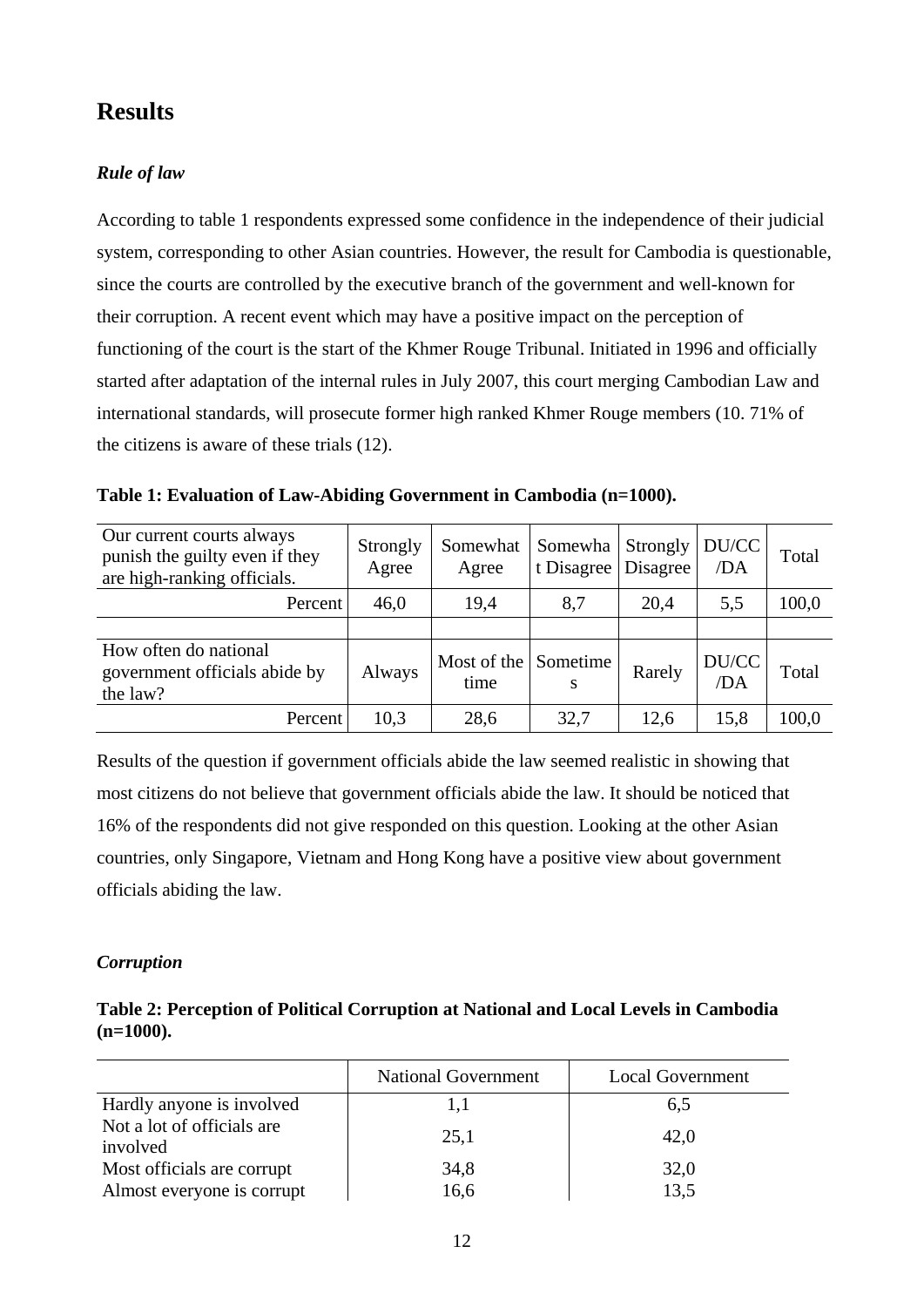| CC/DA | າາ<br>22,1 | o.u   |
|-------|------------|-------|
| Total | 100,0      | 100,0 |

As shown in Table 2 the local government is perceived as less corrupt compared to the national government. Respondents also felt more reluctant in answering the question for the national government. Respondents have a tendency to judge corruption more profound when interested in politics, especially regarding local government. Corruption not only concerns the government but penetrates the whole society. Two factor contributing are the traditional patronage systems and low wages of government jobs. Therefore, when a person does have certain (decision-making) power, the person expects to receive some money or a gift to exercise this power for someone else's benefits.

The impression that corruption is widespread is confirmed by results of Transparency International, ranking Cambodia on position 162 out of 180 countries. Corruption levels of other Asian countries measured by ASB survey, show that only Taiwan, Mongolia and the Philippines are more corrupt. However, this is not conform their rankings of respectively 34, 99 and 131 in the Corruption Perception Index (15).

**Table 3: Perception of Controlling Corruption in Cambodia (n=1000).** 

| In your opinion, is the       |          |             |           |         |          |       |
|-------------------------------|----------|-------------|-----------|---------|----------|-------|
| government working to         | It is    |             | It is not | It is   |          |       |
| crackdown corruption and root | doing    | It is doing | doing     | doing   |          |       |
| out bribes?                   | its best | something   | much      | nothing | DU/CC/DA | Total |
| Percent                       | 7.7      | 47.3        | 28.2      | 9.9     | 6.9      | 100.0 |

Just as in Cambodia, most other Asian citizens believe that their governments are trying to beat corruption (see Table 3). One of the efforts in Cambodia concerns a legislative reform proposed in the Anti-Corruption Law, making corruption a criminal offense. During the 90's an attempt to pass the law was already made. Several revisions have still not lead to acceptance of the law (10). Genuine willingness seems to be absent.

#### *Competition*

Perceptions of having a real choice between parties during the elections vary among Asian citizens. Cambodians seem quite positive similar to Indonesia and Vietnam (see Table 4). However, having a real choice in Cambodia is disputable. Although 23 parties were registered during the latest elections in 2003, only 3 of them had a real change to win enough votes to gain seats in the National Assembly. The elections in 2008 show an even more worrisome picture as discussed in Chapter II.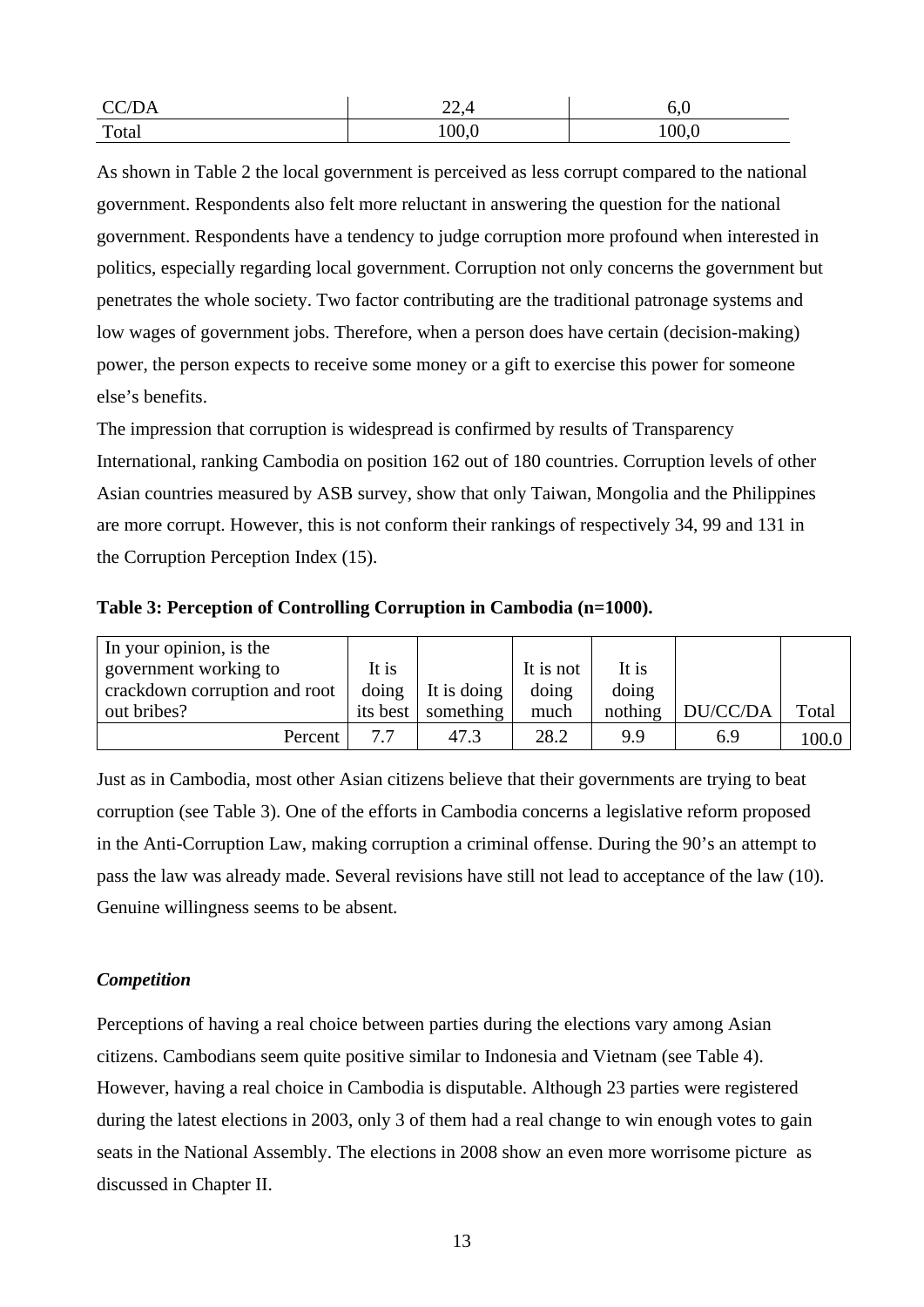Results of an opinion poll in 2003 showed that only one quarter of Cambodians thought that voting in the national elections would make a difference (7).

| How often do your think our<br>elections offer the voters a<br>real choice between different<br>parties/candidates?     | Always             | Most of<br>the time | Sometime<br>S        | Rarely               | DU/C<br>C/DA | Total |
|-------------------------------------------------------------------------------------------------------------------------|--------------------|---------------------|----------------------|----------------------|--------------|-------|
| Percent                                                                                                                 | 33.6               | 37.2                | 10.5                 | 10.6                 | 8.1          | 100.0 |
|                                                                                                                         |                    |                     |                      |                      |              |       |
| Political parties or candidates<br>in our country have equal<br>access to the mass media<br>during the election period. | Strongl<br>y Agree | Somewha<br>t Agree  | Somewhat<br>Disagree | Strongly<br>Disagree | DU/C<br>C/DA | Total |
| Percent                                                                                                                 | 47.5               | 26.1                | 6.9                  | 10.2                 | 9.3          | 100.0 |

#### **Table 4: Quality of Electoral Choice and Equality in Access to Media in Cambodia (n=1000).**

A high proportions of Cambodians think that political parties and candidates have equal access to media during the election period. This finding is not in agreement with reality. Radio and television stations are far from acting independent and remain under strict control of the ruling party. From the 7 television stations, one is owned by the government and the ruling party used 85% of the broadcasting time in 2007, focusing on party activities instead of government administration.

Two out of 22 radio stations belong to the government as well. Although the other stations are private they still remain under tight control of the ruling party. Unlike before, non-ruling parties were allowed radio broad casting time in 2007 at some private radio stations (16). Even though some radio stations broadcast critical views on the government, they can only be received in certain areas of Cambodia.

#### *Participation*

Half of the Cambodians is interested in politics, although only 9.5% of them frequently discuss politics (see Table 5a). This results are similar to those of an opinion poll of 2003, showing that Cambodians have a moderate interest in politics and discuss it rarely (7). Obviously there is a discrepancy between being interested in politics and discussing politics. Citizens of Vietnam, Japan and Thailand show a greater interest in politics, but overall there is no clear tendency among Asian countries to be interested in politics.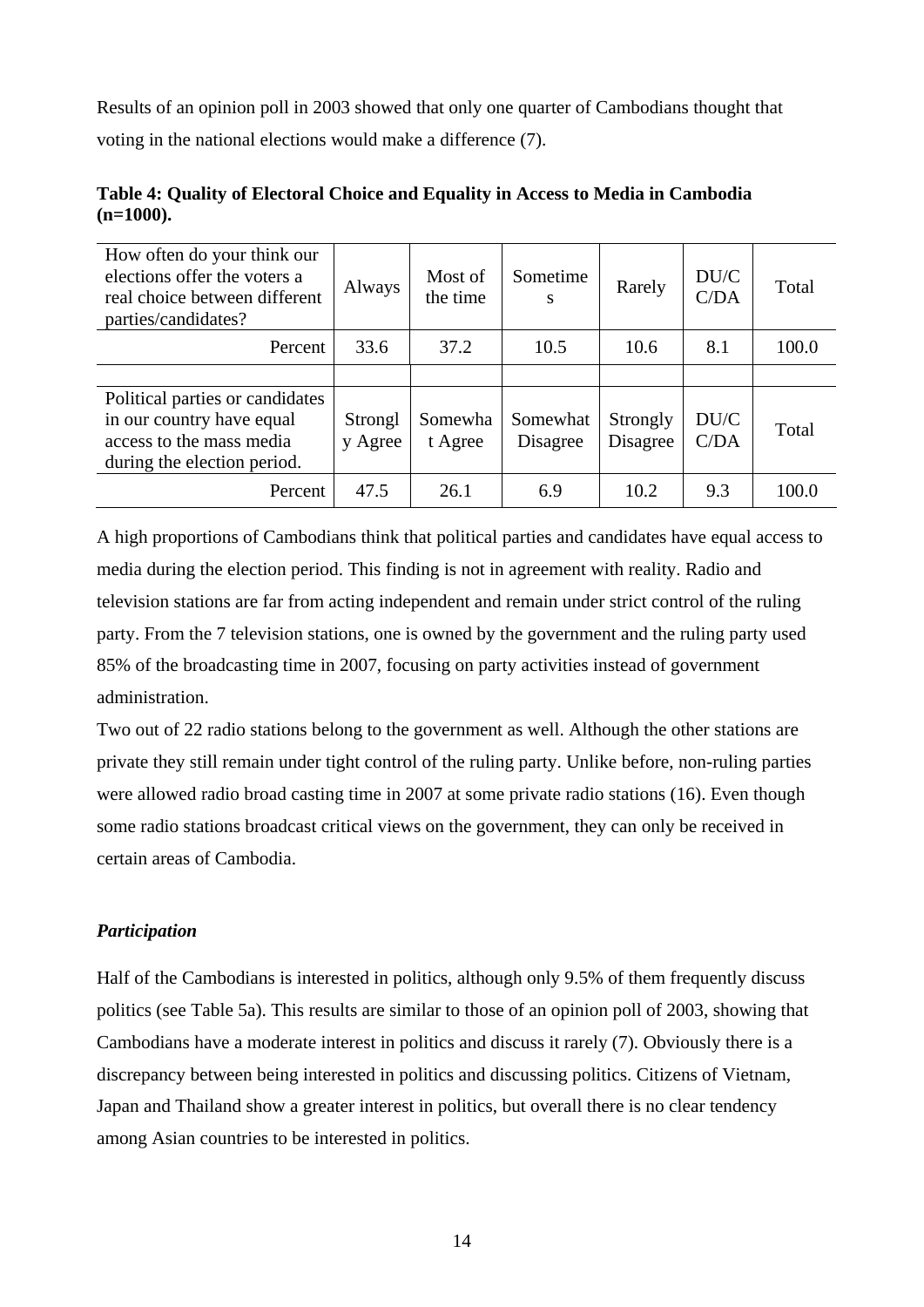#### **Table 5a: Level of Political Interest (n=1000).**

| How interested would you<br>say you are in politics? | Verv<br>interested |      | Somewhat   Not very   Not at all $ $ CC/DA  <br>interested interested interested |      |     | Total |
|------------------------------------------------------|--------------------|------|----------------------------------------------------------------------------------|------|-----|-------|
| Percent                                              | 15.1               | 42.7 | 24.3                                                                             | 17.5 | 0.4 | 100.0 |

A surprisingly high number of respondents consider themselves capable of joining politics, which contradicts the results of the question whether politics are to complex to be understood (see Table 5b). However, this issue can be explained by the fact that respondents most probably perceived the first question not as 'ability' but 'right' to participate in politics. So they feel to have the right to join politics, although politics are complicated. A high number of respondents gave no answer regarding the complexity of politics.

**Table 5b: Level of Political Efficacy (n=1000).** 

| I think I have the ability to<br>participate in politics.                                                                          | Strongly<br>Agree    | Somewhat<br>Agree    | Somewhat<br>Disagree | Strongly<br>Disagree | DU/C<br>C/DA | Total |
|------------------------------------------------------------------------------------------------------------------------------------|----------------------|----------------------|----------------------|----------------------|--------------|-------|
| Percent                                                                                                                            | 36.5                 | 31.0                 | 7.2                  | 13.5                 | 11.8         | 100.0 |
|                                                                                                                                    |                      |                      |                      |                      |              |       |
| Sometimes politics and<br>government seems so<br>complicated that a person<br>like me can't really<br>understand what is going on. | Strongly<br>Disagree | Somewhat<br>Disagree | Somewhat<br>Agree    | Strongly<br>Agree    | DU/C<br>C/DA | Total |
| Percent                                                                                                                            | 10.0                 | 7.1                  | 26.9                 | 31.5                 | 24.5         | 100.0 |

Compared to other Asian countries inhabitants of Thailand are most convinced of their ability to participate in politics, followed by Cambodia and Mongolia. In all other Asian countries 38% or less of the citizens believe they are able to join politics. Citizens of Thailand judge politics as most complex. Cambodia is somewhere in the middle, but when taking into account the high percentage of don't know, the picture will change.

**Table 5c: Demographic Background and Political Efficacy.** 

|                                                                                                          |      | <b>Gender</b> | <b>Education</b>            |                   |                     |                        |  |
|----------------------------------------------------------------------------------------------------------|------|---------------|-----------------------------|-------------------|---------------------|------------------------|--|
| <b>Political Efficacy</b>                                                                                | Male | Female        | N <sub>0</sub><br>education | Primary<br>school | Secondary<br>school | University<br>or above |  |
| I think I have the ability to<br>participate in politics.                                                | 76,4 | 76,7          | 69,1                        | 78,3              | 78,4                | 64,0                   |  |
| Total N                                                                                                  | 457  | 425           | 110                         | 450               | 275                 | 26                     |  |
| People who think politics<br>and government are not too<br>complex to really<br>understand what is going | 26,4 | 18,1          | 26,4                        | 22,3              | 20.5                | 24,0                   |  |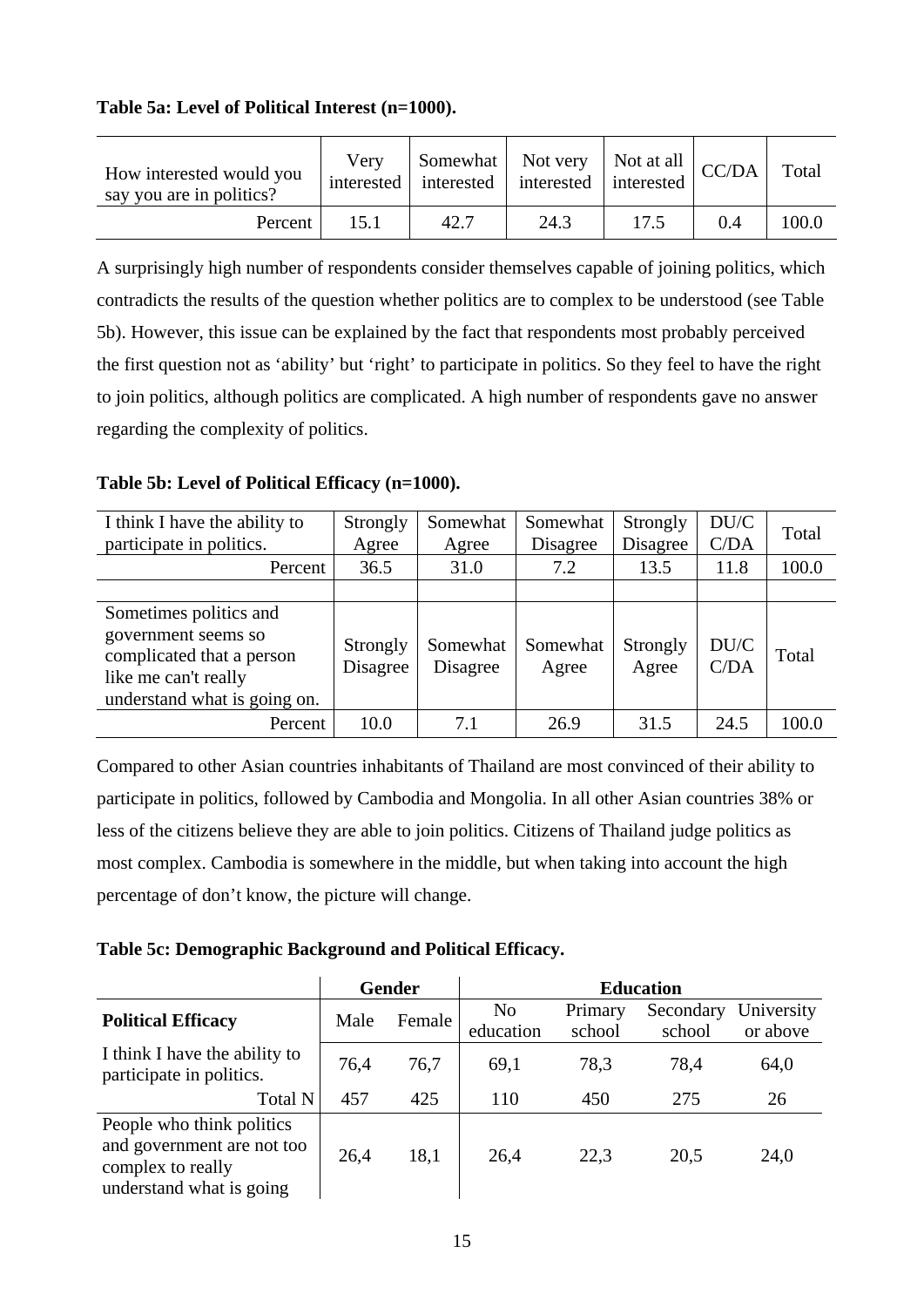| on.                                                                  |         |         |                           |         |           |        |
|----------------------------------------------------------------------|---------|---------|---------------------------|---------|-----------|--------|
| Total N                                                              | $n=413$ | $n=342$ | $n = 87$                  | $n=376$ | $n=249$   | $n=25$ |
| People who think they can<br>participate and understand<br>politics. | 16,0    | 9,7     | 10,9                      | 12,6    | 14,0      | 15,4   |
| Total N                                                              |         |         | $n=476$ $n=452$   $n=119$ | $n=475$ | $n = 285$ | $n=26$ |

Gender as well as education has impact on people's perception on participation and complexity of politics. People without education and high educated people feel less capable of joining politics compared to average educated persons. The sub samples of not and high educated groups are quit small, but it can be assumed that people with no formal education are aware of their lack of knowledge, thus preventing them from participating in politics. On the other hand, high educated people may have a more realistic view on their ability to join politics, resulting in a more modest response.

Men are obviously more confident in understanding politics than women, but level of education does not affect the perception of respondents. This is quit remarkable and might show the lack of attention given to governance and democracy in school curriculums after the Khmer Rouge period ???.

When both questions are combined a small number of respondents understand politics and feel capable of joining. Men are more positive compared to women. Interestingly this combination shows a positive relation between education and political efficacy.

#### *Vertical accountability*

One of the most important tools of vertical accountability are elections. Most Cambodians as well as other Asian citizens feel they have the power to overthrow a government when they are not satisfied with their function (see Table 6). Reality might show a different picture, because it seems very unlikely that discontent Cambodians will exercise enough power to realize preliminary elections. Fear for chaos, memories of the past and a deterioration of economic growth are some of the constraints withholding citizens to change a government.

#### **Table 6: Vertical Accountability (n=1000).**

|                                                                    | Strongly<br>Agree | Agree | Somewhat Somewhat Strongly DU/C<br>Disagree | Disagree C/DA |    | Total |
|--------------------------------------------------------------------|-------------------|-------|---------------------------------------------|---------------|----|-------|
| People have the power to<br>change a government they<br>don't like | 55.0              | 24.3  | 6.3                                         | 9.5           | 49 | 100.0 |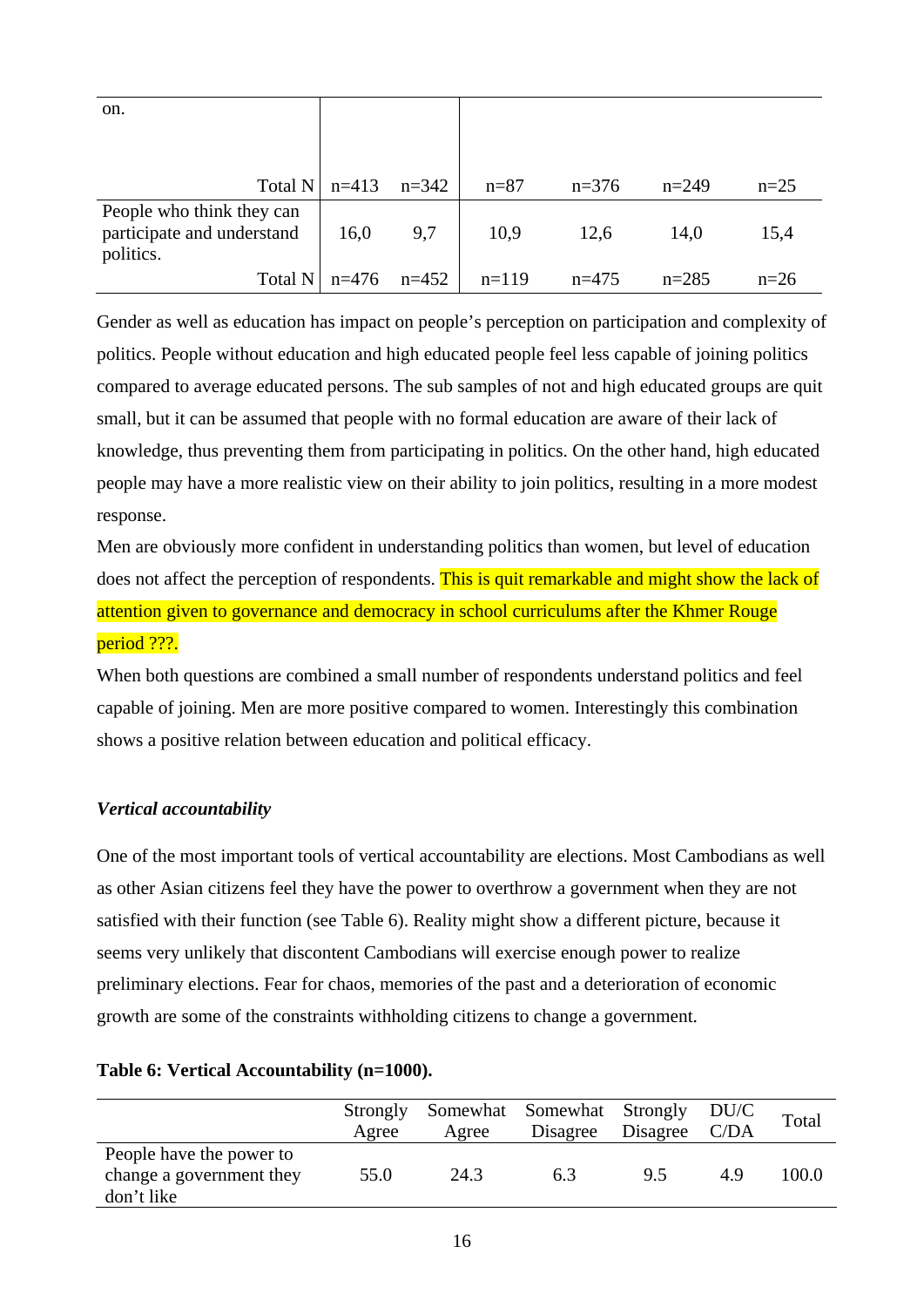| Between elections, the<br>people have no way of<br>holding the government<br>responsible for its actions. | 19.4   | 19.8                | 9.1           | 10.0   | 41.7         | 100.0 |
|-----------------------------------------------------------------------------------------------------------|--------|---------------------|---------------|--------|--------------|-------|
|                                                                                                           |        |                     |               |        |              |       |
| How often do government<br>officials withhold important<br>information from the public<br>view?           | Always | Most of<br>the time | Sometime<br>S | Rarely | DU/C<br>C/DA | Total |
| Percent                                                                                                   | 5.4    | 14.8                | 31.5          | 25.8   | 22.5         | 100.0 |

Fewer Asians, though still a majority, feel they can hold the government responsible between elections. An outstanding 41.7% of Cambodians did not understand the question or could not choose a response. As mentioned earlier, citizens are not very familiar with the concepts of democracy.

Besides corruption, another major concern for young democracies is lack of transparency, a prerequisite for effective accountability. Cambodia, Thailand, Singapore and Vietnam are very modest in there suspicion of the government withholding information from the public compared to other Asian countries. In Cambodia this finding is misleading, since citizens and media have very little access to information, with almost all government documents being classified as secret. A draft Law on Access of Information, producing a clear policy framework, went to the government for approval in 2007, but nothing has been heard since (10). Another issue is the lack of awareness among people that they have a right to know what the government is actually doing.

#### *Horizontal accountability*

The picture of horizontal accountability is not very encouraging in Asian countries. In Cambodia almost half of the respondents think the legal system can not hold the government responsible when breaking the law (see Table 7). Respondents perceived the 'legal system' as the law in general and not as the court system or police as such. As mentioned earlier the judiciary is highly corrupt and controlled by the government, since most judges and prosecutors are party members of the ruling party. Powerful politicians use the judiciary in order to achieve their political goals and gain domination over other parties or politicians (10).

#### **Table 7: Horizontal Accountability (n=1000).**

| When the government breaks<br>the laws, there is nothing the<br>legal system can do. | Strongly<br>Agree | Somewhat Somewhat Strongly DU/C<br>Agree | Disagree Disagree C/DA |      |      | Total |
|--------------------------------------------------------------------------------------|-------------------|------------------------------------------|------------------------|------|------|-------|
| Percent                                                                              | 26.9              | 15.2                                     | 10.7                   | 33.0 | 14.2 | 100.0 |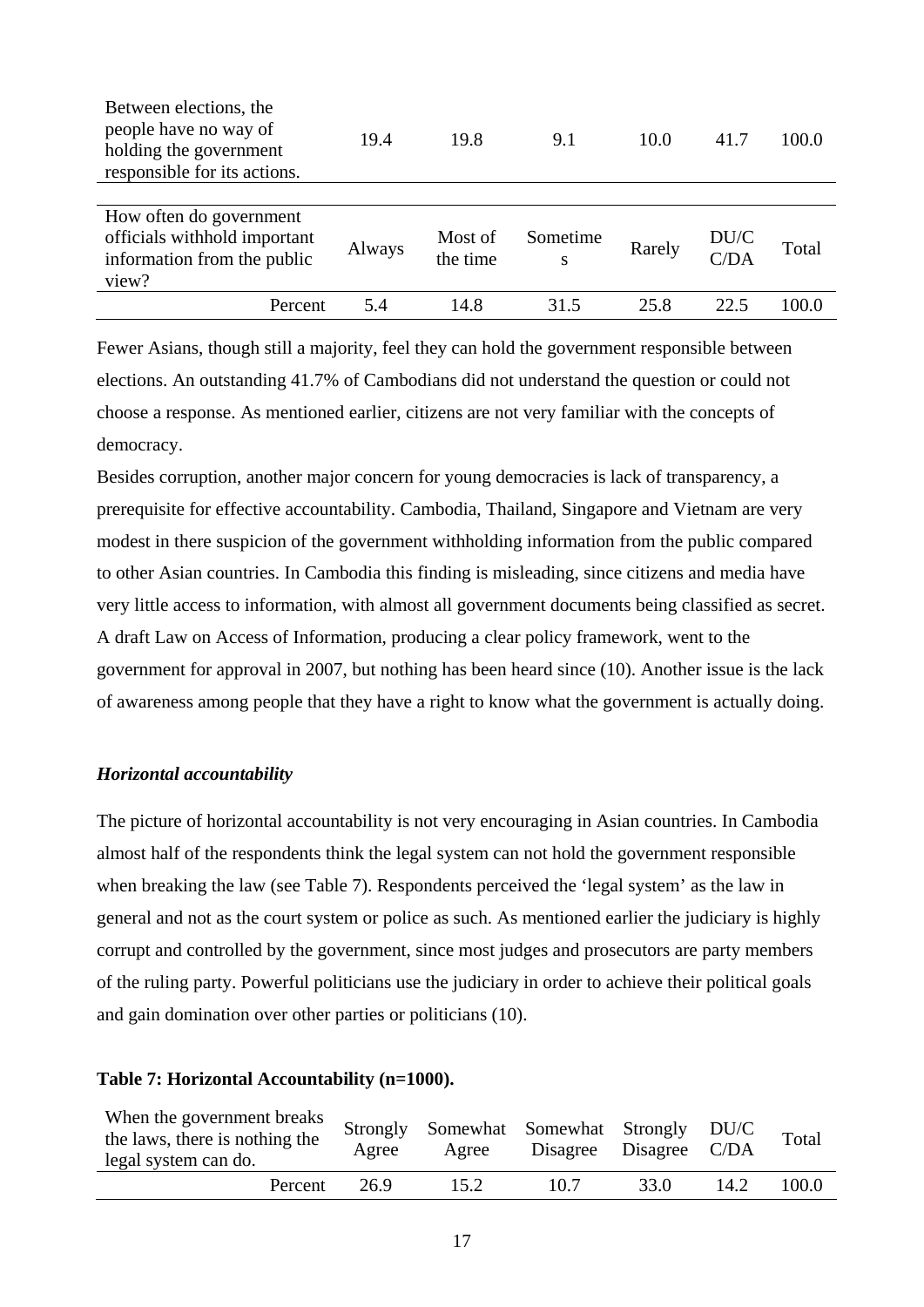| To what extent is the<br>legislature capable of<br>keeping the government in<br>check? | Very<br>capable | Capable | Not<br>capable | Not at<br>all<br>capable | DU/C<br>C/DA | Total |
|----------------------------------------------------------------------------------------|-----------------|---------|----------------|--------------------------|--------------|-------|
| Percent                                                                                | 23.3            | 33.7    | 7 Q            | 37                       | 31.4         | 100.0 |

Over half of the respondents think that the legislature is strong enough to act as an independent control organ of the government, which does not corresponds with the current functioning of the parliament. The government is controlling the legislature  $(ref?)$ . As shown, many respondents did not understand the question or could not choose an answer, which could be related to a lack of understanding about the function of different institutions within a democracy. Findings of this question might therefore be unreliable.

#### *Freedom*

Despite a better ranking on the Press Freedom Index changing from 108 in 2006 to 85 in 2007, freedom of information continues to be threatened in the form of complaints filed to the court, confiscation of materials and psychological intimidation. Human right defenders, journalists and opposition candidates are all at risk of receiving death treats or being arrested (16). The Information Ministry regularly issues and enforces bans on newspapers for reporting on sensitive issues like corruption, land grabbing and criticisms of public officials (17). For example, the publication of a report on deforestation by Global Witness in 2007 provoked a raft of incidents including the temporary closure of a newspaper. Several journalists and a radio reporter were harassed (16).A new launched magazine in 2007, Free Press Magazine was seized and banned for allegedly carrying anti-monarchy content and challenging the king's inviolable status. (18). The right to freedom of assembly decreased significantly in 2007 compared to previous years. Only protests not affecting the image of the government or not related to sensitive issues were permitted (10).

| Table 8: Evaluation of Freedom under Current Regime (n=1000). |  |  |  |  |  |  |  |
|---------------------------------------------------------------|--|--|--|--|--|--|--|
|---------------------------------------------------------------|--|--|--|--|--|--|--|

|                                                   | Strongly<br>Agree | Somewhat<br>Agree | Somewhat<br>Disagree | Strongly<br>Disagree | DU/C<br>C/DA | Total |
|---------------------------------------------------|-------------------|-------------------|----------------------|----------------------|--------------|-------|
| People are free to speak<br>without fear.         | 42.9              | 22.2              | 16.5                 | 17.3                 |              | 100.0 |
| People can join any<br>organization without fear. | 58.7              | 24.2              | 8.6                  | 5.3                  | 3.2          | 100.0 |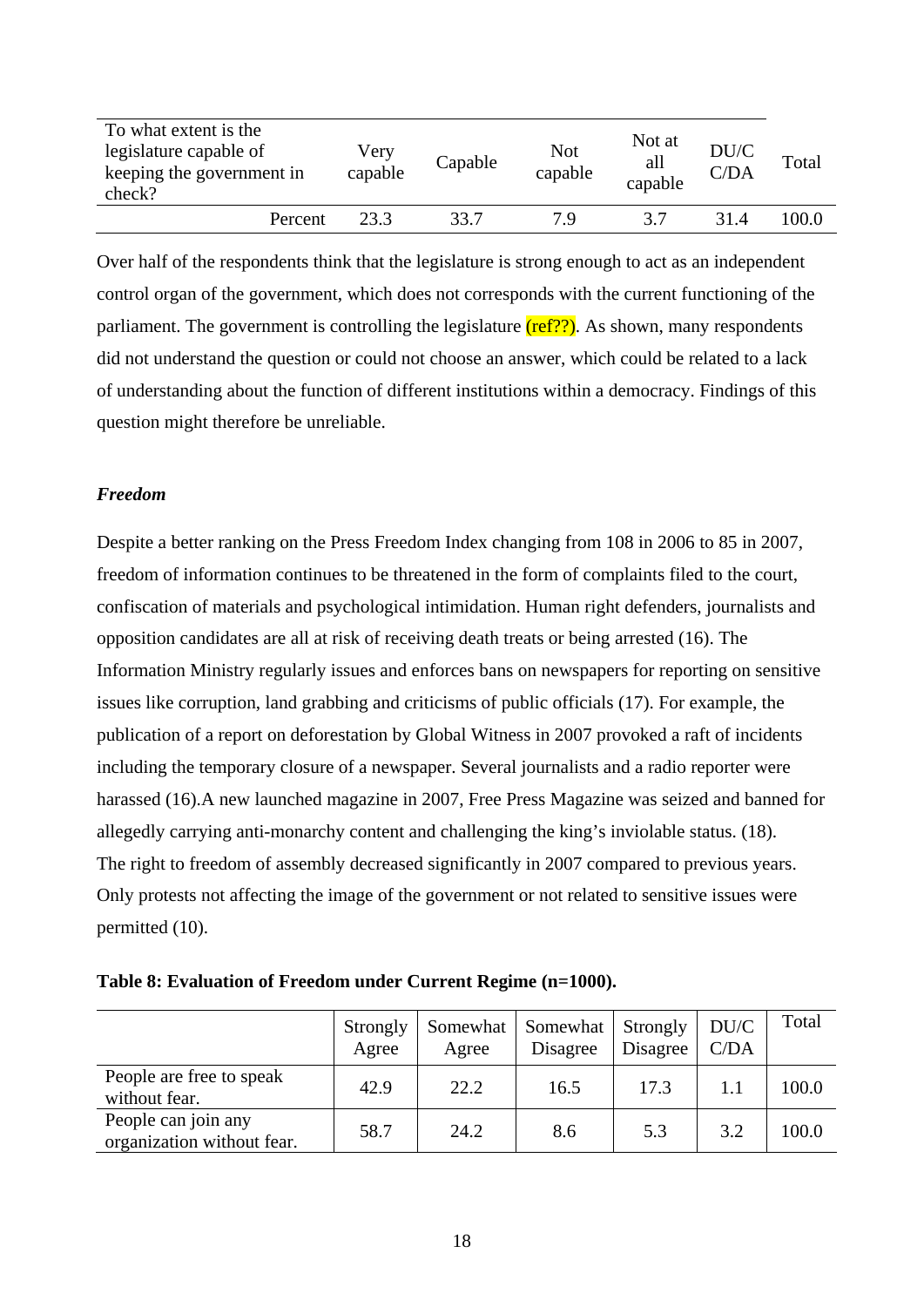Joining any organization without fear is possible in Cambodia and the state seldom inhibits membership in associations. Development of civil society has been strongly backed up by international donors. Civic, business, and cultural organizations operate with relative freedom and comment publicly on government policy. However, state-sponsored intimidation and attacks still occur, particularly on civil society organizations active in the political sphere such as labor unions (1). The high number of associations do not guarantee an increase in viability of democracy, since there are only a few established channels for government-civic dialogue. Although membership of civil society organizations (CSO) is high in Cambodia (76%), the motivation to join an organization is more practical than ideological. Most citizens are passive member of an organization, just to receive certain benefits in terms of money or commodities. This corresponds with the kind of CSO's being present (18). Another note concerns the origin of civil society organizations, mostly funded by NGO's providing money to support the organization. People are not inclined to organize themselves around their political beliefs and interests without outside support.

Compared to other Asian countries Singapore appears to be most restricted in freedom of speech and association.

#### *Equality*

According to the opinion of Cambodians everyone is treated equally by the government (see Table 9a). This picture is not realistic. For instance access to justice is affected by a multitude of factors, the most important key areas being failure to provide defendants with high quality legal representation, high costs of filing complaints and informal justice (10). In general, those people in power are able to ignore the law and do whatever they please. **Ethnic minorities??** Land evictions and concessions.

|  | <u>CVICHOIIS ANU CONCESSIONS.</u> |
|--|-----------------------------------|
|  |                                   |

|                                                                   |                          | Social status using ten-point scale for respondents to place family. |                   |                         |                        |                      |                   |
|-------------------------------------------------------------------|--------------------------|----------------------------------------------------------------------|-------------------|-------------------------|------------------------|----------------------|-------------------|
| <b>Everyone</b> is<br>treated<br>equally by<br>the<br>government. | Very<br>high<br>$(9-10)$ | Quite high<br>$(7 - 8)$                                              | Middle<br>$(5-6)$ | Quite<br>low<br>$(3-4)$ | Very<br>low<br>$(1-2)$ | CC/D<br>$\mathbf{A}$ | Total             |
| Agree                                                             | 0.8                      | 6.5                                                                  | 32.2              | 19.0                    | 7.4                    | 0.0                  | 659<br>$(65.9\%)$ |
| Disagree                                                          | 0.1                      | 2.9                                                                  | 14.1              | 11.9                    | 3.8                    | 0.0                  | 328<br>$(32.8\%)$ |

#### **Table 9a: Social Status and Equal Treatment.**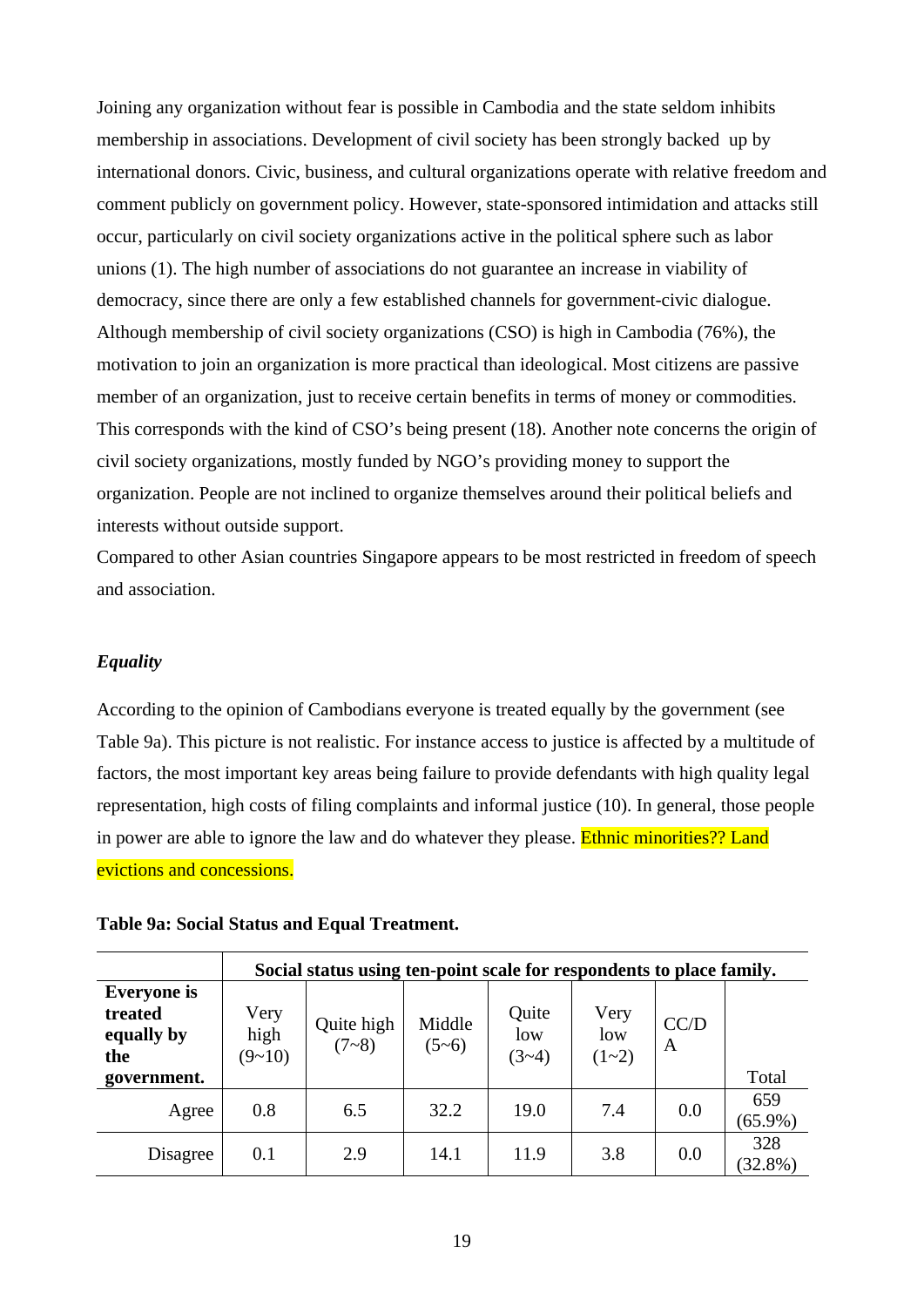| DU/CC/DA | $0.0\,$   | 0.0         | 0.7                  | $0.3\,$           | 0.2             | 0.1       | $(1.3\%)$        |
|----------|-----------|-------------|----------------------|-------------------|-----------------|-----------|------------------|
| Total    | $(0.9\%)$ | 94<br>(9.4% | 470<br>(47)<br>$0\%$ | 312<br>$(31.2\%)$ | 114<br>$11.4\%$ | $(0.1\%)$ | 1000<br>$ 00\% $ |

When looking at different self-rated social groups, respondents with a low social status tend to disagree more often than respondents with a high social status. The self-rated social status is a subjective measure and does not have a linear relationship with household income. When comparing self-rated social status with income, 21% of the respondents with a household income of more than \$1250 per month rate themselves as having a low social status, while 60% consider themselves as average and only 19% acknowledges to be in the upper part of the social ladder.

**Table 9b: Social Status and Basic Needs.** 

|                                                                               |                          | Social status using ten-point scale for respondents to place family. |                   |                         |                        |                |                   |  |  |  |
|-------------------------------------------------------------------------------|--------------------------|----------------------------------------------------------------------|-------------------|-------------------------|------------------------|----------------|-------------------|--|--|--|
| People need<br><b>basic necessities</b><br>like food, clothes<br>and shelter. | Very<br>high<br>$(9-10)$ | Quite<br>high<br>$(7 - 8)$                                           | Middle<br>$(5-6)$ | Quite<br>low<br>$(3-4)$ | Very<br>low<br>$(1-2)$ | CC/DA          | Total             |  |  |  |
| Agree                                                                         | 0.9                      | 8.8                                                                  | 42.5              | 27.5                    | 10.2                   | 0.0            | 899<br>$(89.9\%)$ |  |  |  |
| Disagree                                                                      | 0.0                      | 0.5                                                                  | 4.1               | 2.9                     | 1.0                    | 0.0            | 85<br>$(8.5\%)$   |  |  |  |
| DU/CC/DA                                                                      | 0.0                      | 0.1                                                                  | 0.4               | 0.8                     | 0.2                    | 1.0            | 16<br>$(1.6\%)$   |  |  |  |
| Total                                                                         | 9<br>$(0.9\%)$           | 94<br>$(9.4\%)$                                                      | 470<br>$(47.0\%)$ | 312<br>$(31.2\%)$       | 114<br>$(11.4\%)$      | 1<br>$(0.1\%)$ | 1000<br>$(100\%)$ |  |  |  |

Several statistics and reports are stating that approximately 30% of the Cambodians have to survive on less than one dollar a day  $(\text{ref ?}?)$ . The struggle of people to sustain in their basic needs is also confirmed by the major problems they defined. An overwhelming number of respondents mentioned basic necessities as most important problem of the country. This is partly due to the recently increase in price of food and other staple goods such as rice and fuel. The inflation rate of December 2007 was 10.8% ( from which 8.5% was accounted to food price inflation) compared to an inflation of 2.8% in 2006 (IMF).

#### *Responsiveness*

Most important problems facing Cambodia according to the respondents in order of importance were lack of basic necessities, corruption, security, land issues and infrastructure (not equal to PACT). 10% of the respondents believe Cambodia does not have any problem. A majority of respondents who identified a problem thinks that the government is capable of solving the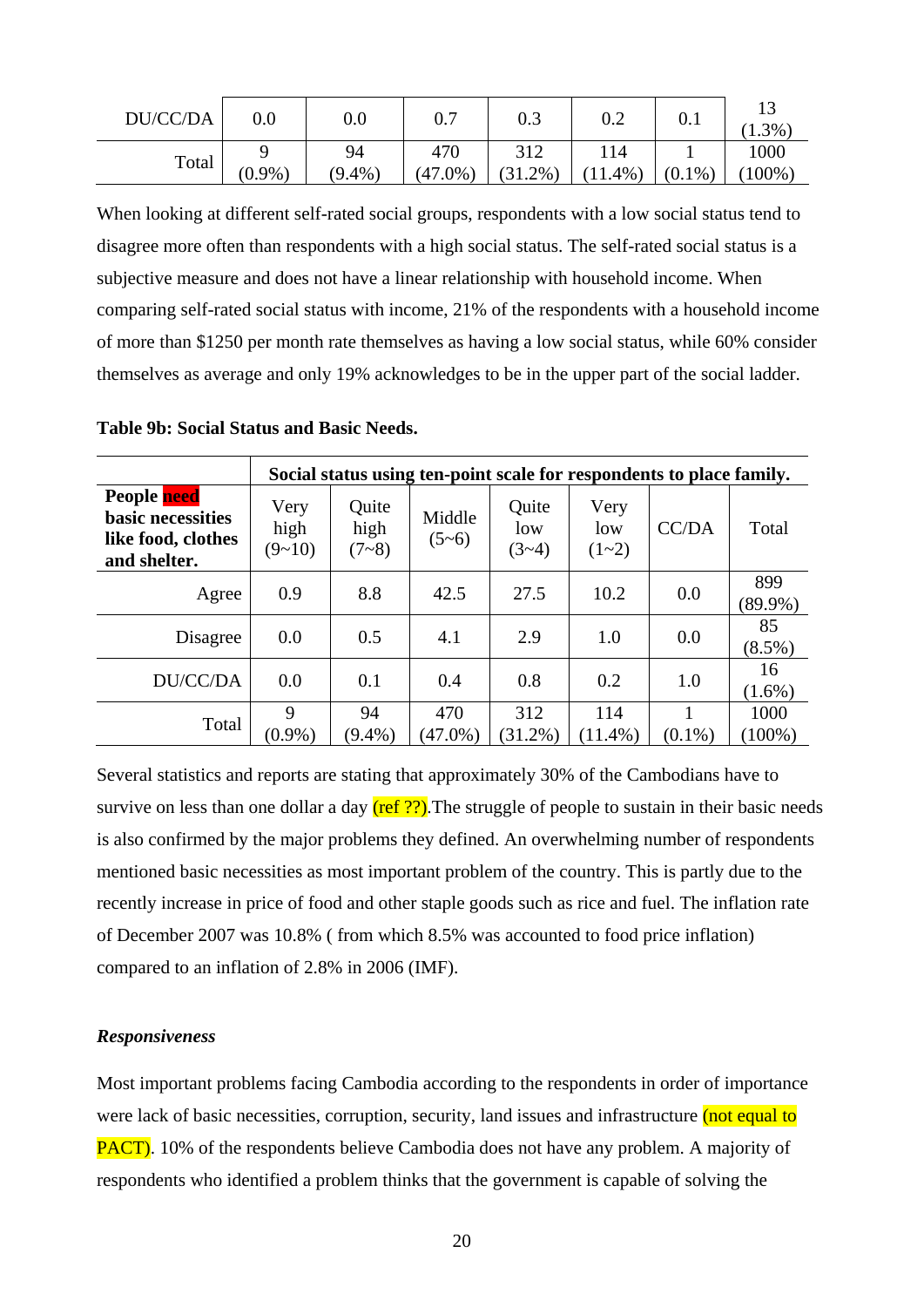problem within the next five years (see Table 10). Cross tabulation of solving a problem and responsiveness of the government indicates a weak positive link. Government's willingness and ability to address people's concerns depends on institutional factors and the nature of the political party system. Lack of resources, abuse of public funds and predominantly short term planning have a negative impact. Complaints regarding unfair budget allocations over ministries, no transparency in budgets and expenditures as well as under expenditure are frequent.

|                                                                             |                   |                |                    |                      | How likely is it that the government will solve the most     |                   |
|-----------------------------------------------------------------------------|-------------------|----------------|--------------------|----------------------|--------------------------------------------------------------|-------------------|
|                                                                             |                   |                |                    |                      | important problem you identified within the next five years? |                   |
| How well do you think<br>the government<br>responds to what people<br>want? | Very<br>likely    | Likely         | Not very<br>likely | Not at<br>all likely | NA/CC/D<br>A                                                 | Total             |
| Very responsive                                                             | 3.8               | 3.6            | 1.0                | 0.6                  | 2.1                                                          | 111<br>$(11.1\%)$ |
| Largely responsive                                                          | 5.7               | 17.7           | 4.7                | 3.3                  | 6.8                                                          | 382<br>$(38.2\%)$ |
| Not very responsive.                                                        | 4.3               | 15.6           | 7.6                | 8.1                  | 7.8                                                          | 433<br>$(43.3\%)$ |
| Not responsive at all                                                       | 0.1               | 1.2            | 1.7                | 1.4                  | 1.3                                                          | 57<br>$(5.7\%)$   |
| DU/CC                                                                       | 0.0               | 0.8            | 0.1                | 0.1                  | 0.7                                                          | 17<br>$(1.7\%)$   |
| Total                                                                       | 139<br>$(13.9\%)$ | 389<br>(38.8%) | 151<br>$(15.1\%)$  | 135<br>$(13.5\%)$    | 187<br>(18.7%)                                               | 1000<br>(100%)    |

**Table 10: Evaluation of System Responsiveness.** 

In general, Asian citizens are not convinced that the government responds well to their needs, but slightly more than half of them have some trust in the capacity of the government to solve the most important problems of the country. Thus there is more faith in problem solving skills of the government compared to their responsiveness towards citizens.

#### *Summary quality assessment*

The quality of democracy in Cambodia appears to be acceptable, since most indicators of governance have a positive score, except for responsiveness and corruption (see Figure 1). Strongest points of the current regime are freedom and political efficacy. However, in the previous chapter is was shown that not all findings of individual questions seem to be reliable. Summary scores will not reduce this reliability, so the results should be interpreted with caution. No information is available for the indicators of competition, electoral participation, political interest and equality since the questions were left out of the survey.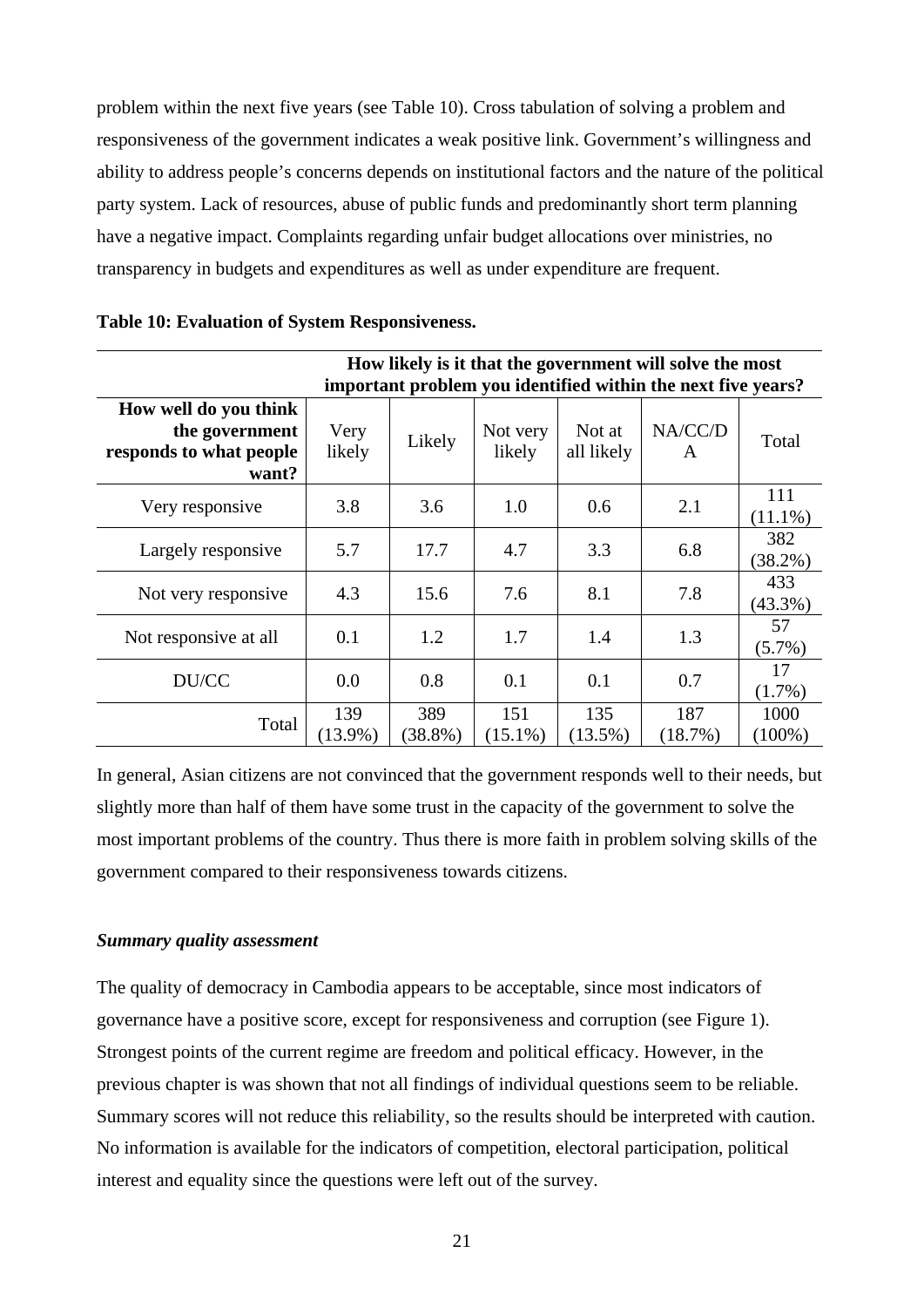#### **Figure 1: Summary of Quality Assessment.**



#### *Quality of governance and regime legitimacy*

#### **Satisfaction democracy**

- negative correlation vertical accountability, but not significant
- law abiding government and no corruption major impact, followed by responsiveness and country's economic condition
- compared to other Asian countries (study Yu-Han Chu), except participation all other correlations are positive and significant with controlling corruption and responsiveness as major threat for dissatisfaction with democracy. Cambodian results more or less correspond with these findings.

#### **Support Democracy**

- no strong correlations, only responsiveness and personal economic condition seem to play a role.
- other Asian countries all correlations are significant and positive (study Yu-Han Chu), supporting the view that perceived properties of democracy do influence the support for democracy.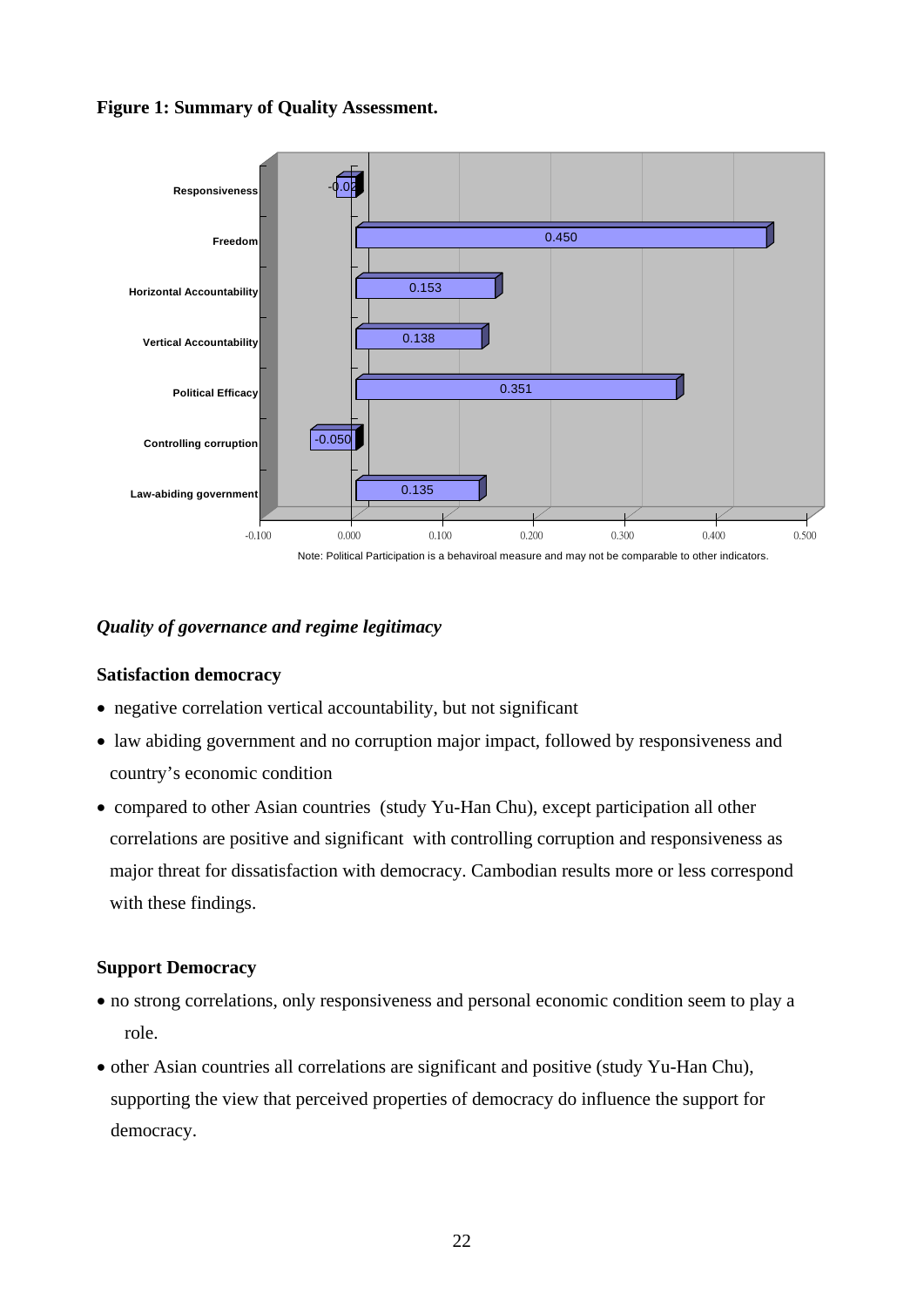#### **Authoritarianism**

- mostly negative correlations, except for personal economic condition. When livelihood of individuals is perceived as satisfactory, people are inclined to prefer democracy over an authoritarian regime.
- Respondents are less likely to detach from an authoritarian regime when countries economic condition is bad, political efficacy is low, corruption is high and freedom is suppressed (how to explain???). Detachment of authoritarian regime only possible when people have the impression that the political and economical situation is getting worse, so a change of regime is needed to prevent further deterioration.

#### **Best for the country**

law abiding government, controlling corruption, freedom and responsiveness are enforcing the choice of the current regime above other possibilities. Country's economic condition plays a less important, but also significant role

|                                               | <b>Satisfaction</b><br>with<br><b>Democracy</b> | <b>Support for</b><br><b>Democracy</b> | <b>Detachment</b><br>from<br><b>Authoritarianism</b> | <b>Best for</b><br>Our<br>Country |
|-----------------------------------------------|-------------------------------------------------|----------------------------------------|------------------------------------------------------|-----------------------------------|
| <b>Rule of Law</b>                            |                                                 |                                        |                                                      |                                   |
| Law-abiding government                        | $0.31**$                                        | 0.025                                  | $-0.10**$                                            | $0.23**$                          |
| Controlling corruption                        | $0.31**$                                        | 0.04                                   | $-0.14**$                                            | $0.22**$                          |
| Competition                                   |                                                 |                                        |                                                      |                                   |
| Participation                                 |                                                 |                                        |                                                      |                                   |
| Electoral participation                       |                                                 |                                        |                                                      |                                   |
| <b>Political Interest</b>                     |                                                 |                                        |                                                      |                                   |
| Political efficacy                            | 0.02                                            | 0.04                                   | $-0.22$                                              | $-0.01$                           |
| <b>Vertical Accountability</b>                | $-0.35$                                         | 0.02                                   | $-0.04$                                              | 0.03                              |
| <b>Horizontal Accountability</b>              | 0.01                                            | 0.05                                   | 0.02                                                 | 0.03                              |
| Freedom                                       | $0.16**$                                        | $-0.2$                                 | $-0.14**$                                            | $0.20**$                          |
| <b>Equality</b>                               |                                                 |                                        |                                                      |                                   |
| <b>Responsiveness</b>                         | $0.30**$                                        | $0.08**$                               | $-0.08**$                                            | $0.27**$                          |
| <b>Country's Economic</b><br><b>Condition</b> | $0.235**$                                       | 0.043                                  | $-0.72*$                                             | $0.127**$                         |
| <b>Personal Economic</b><br><b>Condition</b>  | $0.108**$                                       | $0.065*$                               | $0.120**$                                            | 0.032                             |

#### **Table 12: Quality of Democratic Governance and Regime Legitimacy.**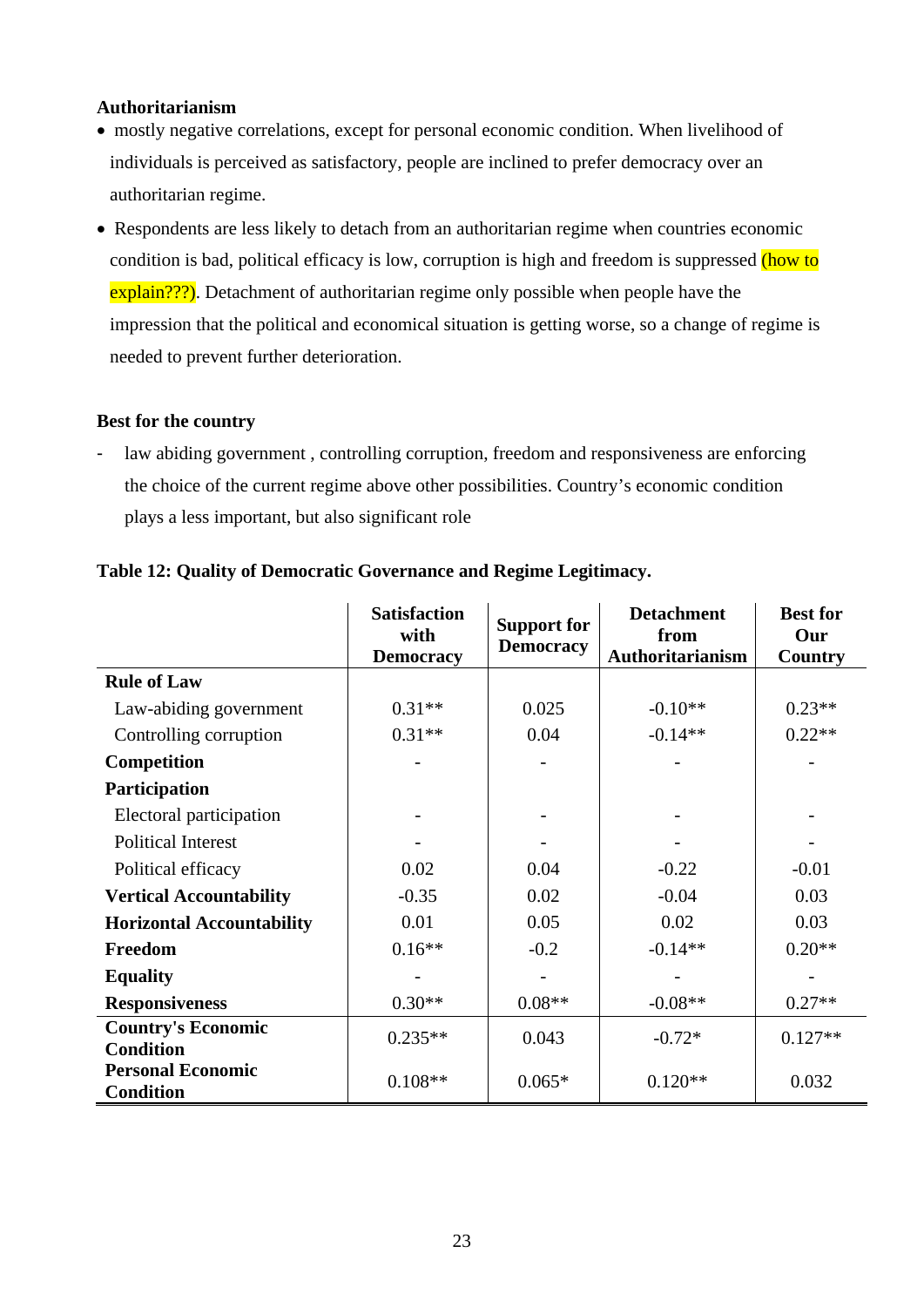#### *Legitimacy democracy, political goods versus materialist goods*

Corruption and responsiveness are very important for consolidation of democracy, but unfortunately lacking in the Cambodian regime as shown in figure 1. Two other political goods, freedom and responsiveness are important to support democracy and are also the strongest positive governance indicators of the current regime, showing that Cambodia is heading towards the right direction.

In Cambodia performance of the government is strongly correlated with the economic situation of the country and well-being of individuals. It can not be said whether political goods are more or less important compared to materialism for regime legitimacy.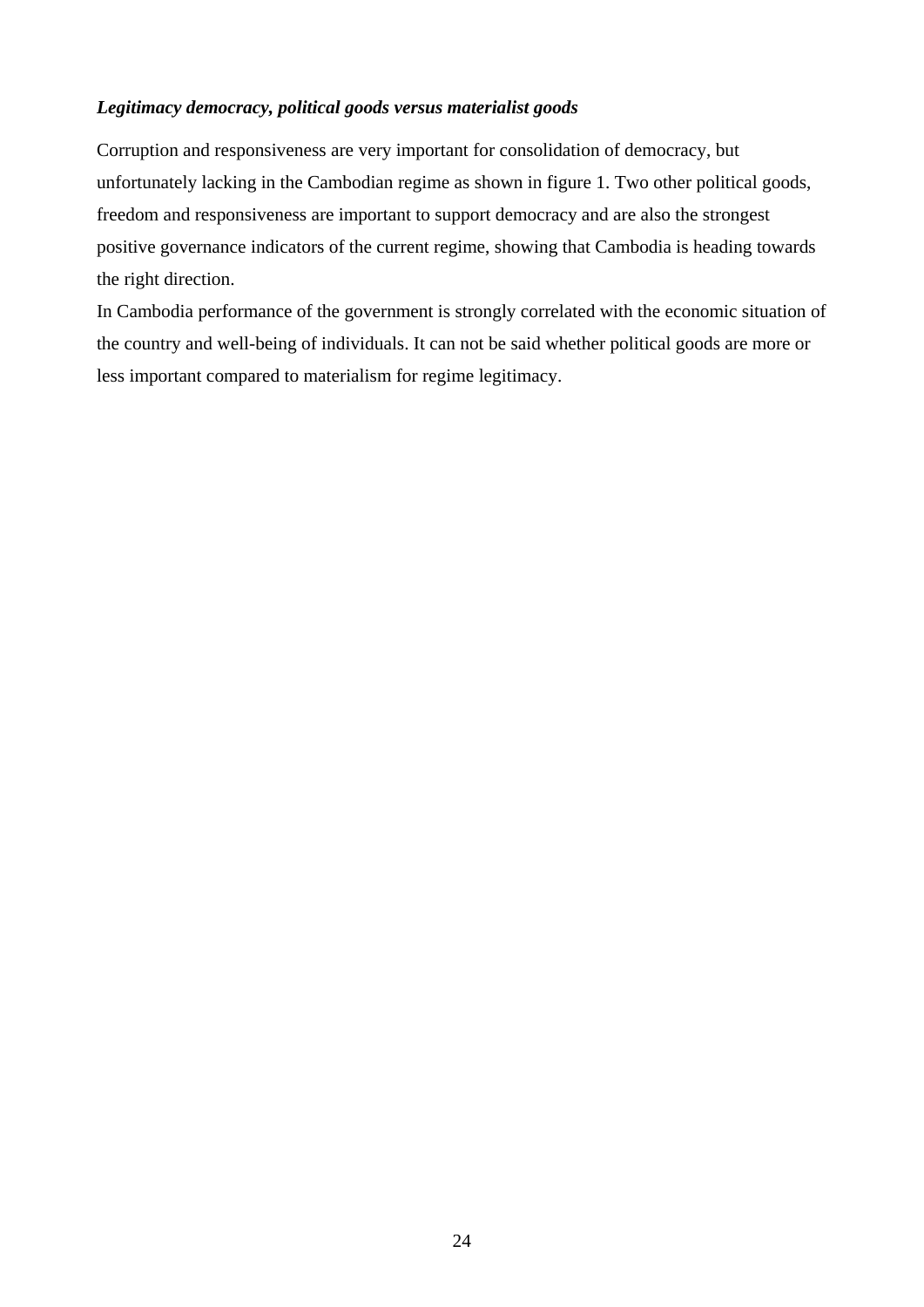## **References**

1) Freedom House

2) H. Kann

3) [http://en.wikipedia.org/wiki/History\\_of\\_Cambodia](http://en.wikipedia.org/wiki/History_of_Cambodia)

4)<http://www.mekong.net/cambodia/facts.htm>

5) [http://en.wikipedia.org/wiki/Politics\\_of\\_Cambodia](http://en.wikipedia.org/wiki/Politics_of_Cambodia)

6) C. Hughes and K. Sedara. *The Evolution of Democratic Process and Conflict Management in Cambodia: A comparative Study of Three Cambodia Election.* CDRI, Working paper 30, 2004

CDRI workpaper 30, 2004

7) Asiafoundation 2003

8) IRI 2007

9) K. Sedara and J. Ojendal. *Where Decentralization Meets Democracy: Civil Society, Local Government, and Accountability in Cambodia*. CDRI, Working paper 35, 2007.

10) Adhoc

11) IRI 2004

12) IRI 2008

- 13) [http://www.cambodiainvestment.gov.kh/?q=count\\_economy](http://www.cambodiainvestment.gov.kh/?q=count_economy)
- 14)<http://www.wpro.who.int/countries/cam/>

15) Transparency

- 16) Reporters without borders
- 17)<http://facthai.wordpress.com/2008/02/07/cambodias-press>

18)

[http://www.freemedia.at/cms/ipi/freedom\\_detail.html?country=/KW0001/KW0005/KW0113/&y](http://www.freemedia.at/cms/ipi/freedom_detail.html?country=/KW0001/KW0005/KW0113/&year=2007) [ear=2007](http://www.freemedia.at/cms/ipi/freedom_detail.html?country=/KW0001/KW0005/KW0113/&year=2007)

19) T.J. Meerkerk, S. Janlouw, S. Tucker, H. Sokhom. PACT

20) Yun-Han Chu Quality of Democracy and Regime Legitimacy in East Asia